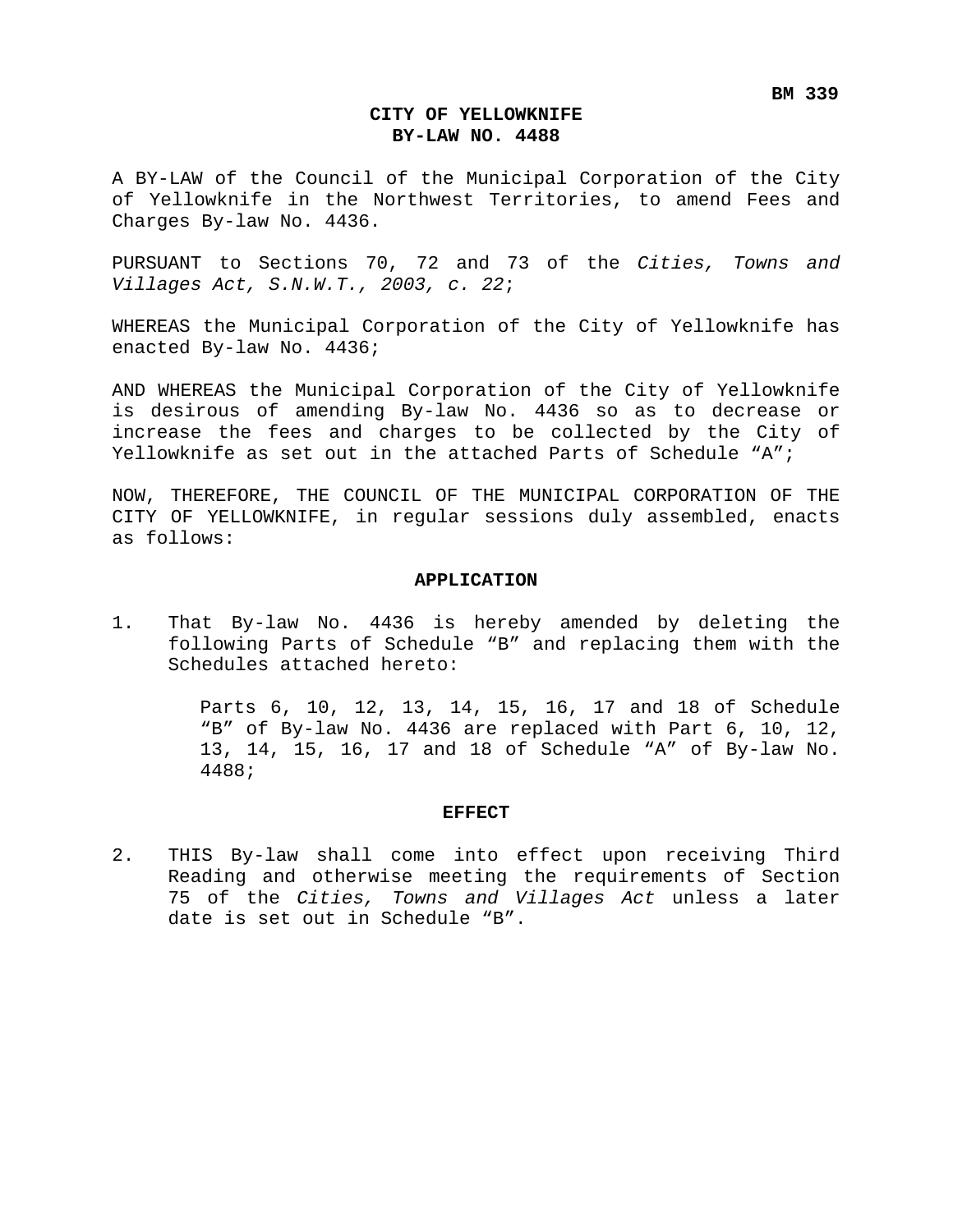| By-law No. 4488<br>Page 2                                                                                                                           | BM 339 |
|-----------------------------------------------------------------------------------------------------------------------------------------------------|--------|
| READ a First Time this $\frac{\sqrt{8}}{2}$ day of $\frac{\sqrt{4}}{2}$<br>2008.                                                                    | A.D.   |
| MAYOR<br>CITY ADMINISTRATOR<br>I)                                                                                                                   |        |
| READ a Second Time this $\frac{\sqrt{8}}{2}$ day of $\frac{\sqrt{4}}{2}$<br>2008.<br>MAYOR                                                          | A.D.   |
| CITY ADMINISTRATOR                                                                                                                                  |        |
| $\beta_1$ Third Time and Finally Passed this $\frac{\sqrt{5}}{\sqrt{5}}$ day of<br>READ<br>$\frac{1}{2}$ , A.D. 2008.<br>Hugust<br>$\mathcal{H}$ lo |        |

ADMINISTRATOR CTTY.

I hereby certify that this by-law has been made in accordance with the requirements of the *Cities, Towns and Villages Act* and the by-laws of the Municipal Corporation of the City of<br>Yellowknife.

CITY ADMINISTRATOR



Docs #148935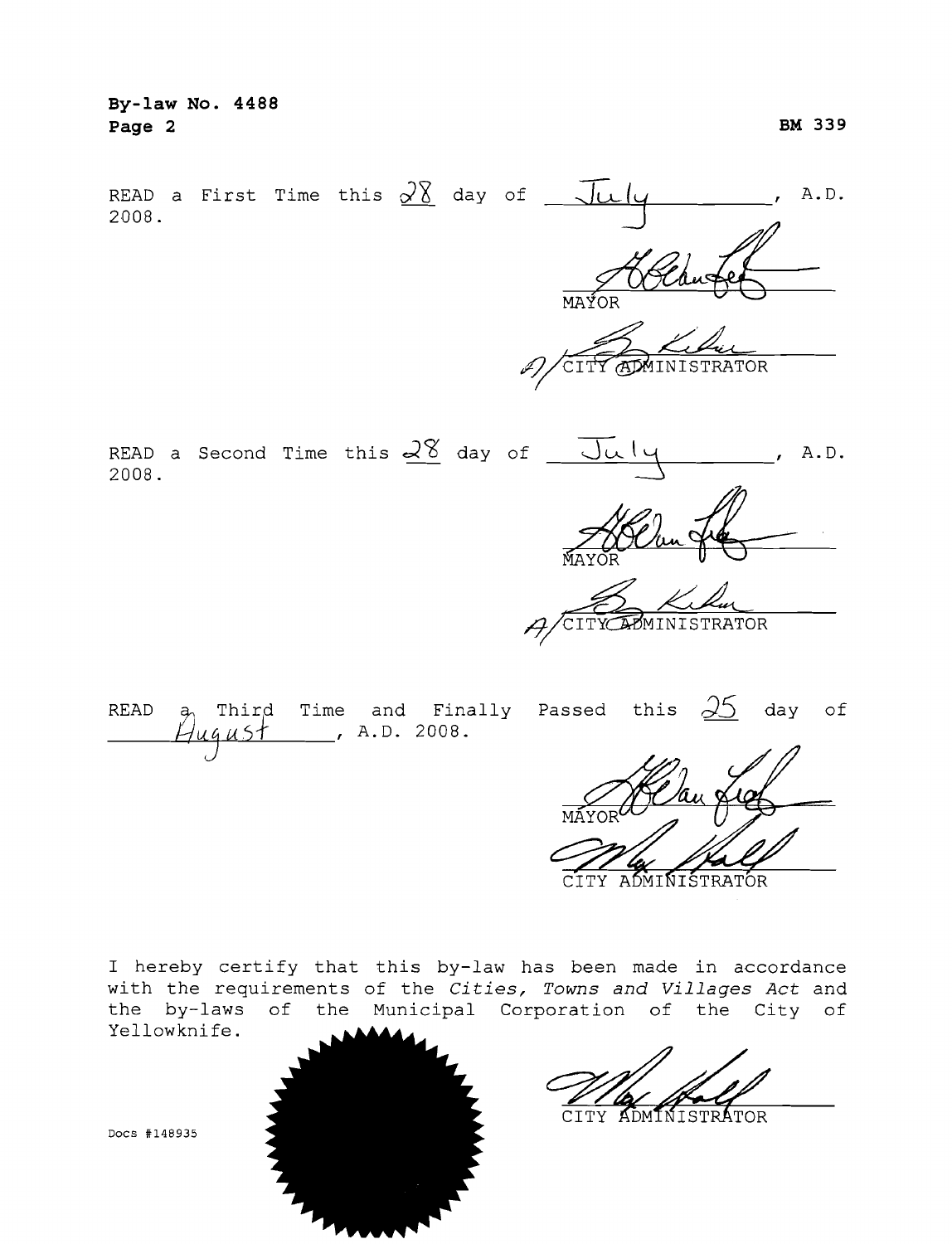## **Schedule "A"**

## **Fees and Charges**

## **PART 6** - Fire Division Fees (Emergency Response and Protection By-law No. 4175)

| EQUIPMENT AND LABOUR CHARGES FOR<br>EMERGENCY RESPONSES   | FEE                                                                                                                         |
|-----------------------------------------------------------|-----------------------------------------------------------------------------------------------------------------------------|
| FIRE RESPONSE<br>-First two (2) hours (minimum<br>charge) | \$500.00                                                                                                                    |
| -Each additional two (2) hours                            | $$200.00 + all actual$<br>overtime hours of off-<br>duty Fire<br>Fighters<br>required to operate Fire<br>Division Equipment |
| MEDICAL REPONSE                                           |                                                                                                                             |
| -Medical Transfer                                         | \$400.00                                                                                                                    |
| -Medical Response - Resident                              | \$200.00                                                                                                                    |
| -Medical Response - NWT Resident                          | \$250.00                                                                                                                    |
| -Medical Response - Out of                                | \$300.00                                                                                                                    |
| Territory Resident                                        |                                                                                                                             |
| -Medical Supplies used during                             | Replacement Cost +<br>10%                                                                                                   |
| response                                                  | administration fee                                                                                                          |
| HIGHWAY RESPONSE (outside                                 |                                                                                                                             |
| municipal boundaries)                                     |                                                                                                                             |
| -Medical or Fire                                          | $$1500.00 + $2.00/km$                                                                                                       |
| Fire Response to False Alarms                             |                                                                                                                             |
| -First three (3) responses related                        | No Charge                                                                                                                   |
| to a False Alarm at the same                              |                                                                                                                             |
| premises                                                  |                                                                                                                             |
| -For the fourth $(4th)$ and each                          |                                                                                                                             |
| subsequent response to a False                            | $$1,000.00$ per response                                                                                                    |
| Alarm at the same premises                                |                                                                                                                             |
| responded to during each calendar                         |                                                                                                                             |
| year                                                      |                                                                                                                             |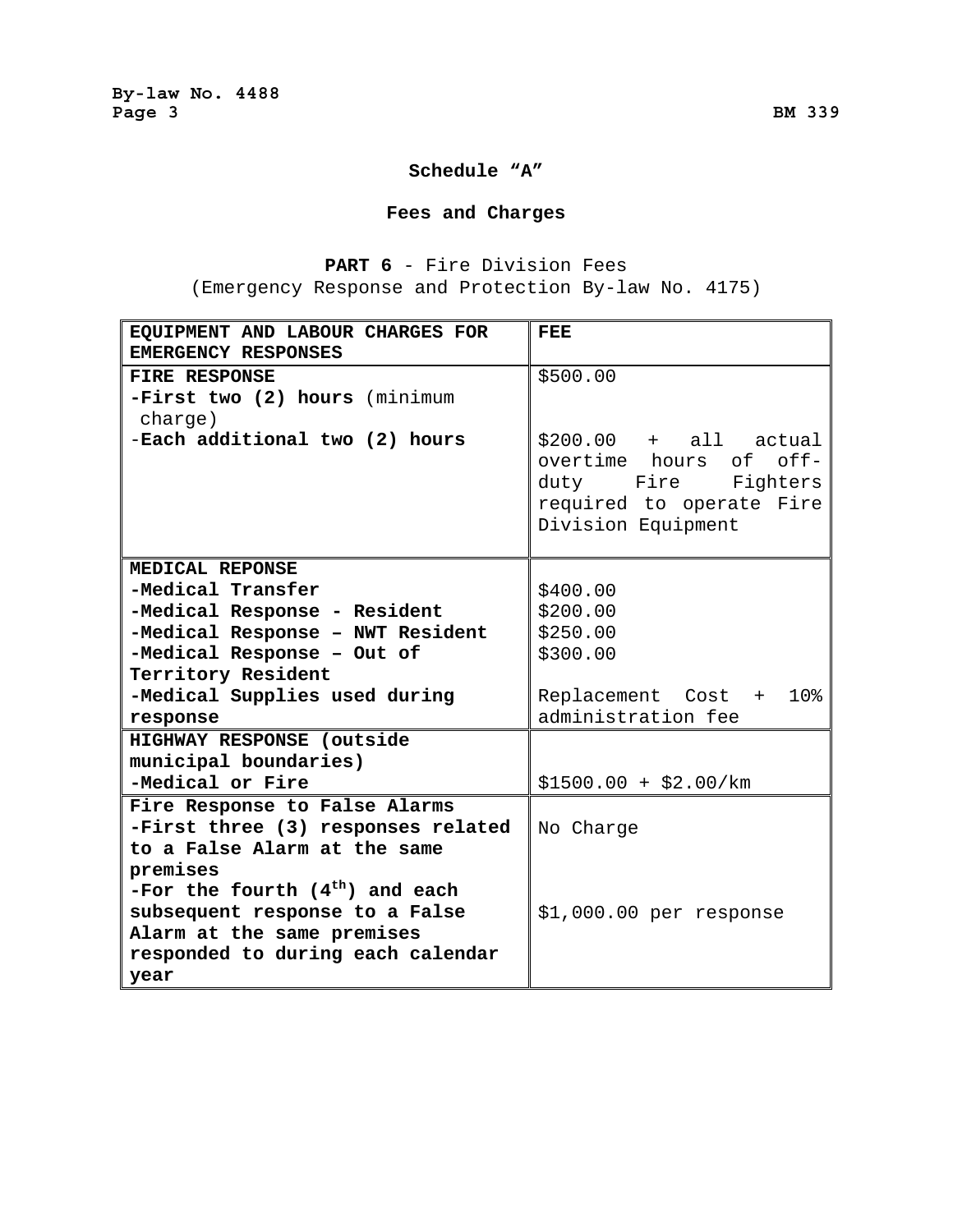(Livery Licence By-law No. 3653)

| PROGRAM OR SERVICE                             | FEE                        |
|------------------------------------------------|----------------------------|
| File Appeal                                    | \$25.00                    |
| Initial Chauffeur's Permit                     | \$150.00                   |
| Renewal of Chauffeur's Permit                  | \$100.00                   |
| Replacement of lost or damaged                 | \$10.00                    |
| Chauffeur's Permit                             |                            |
| Replacement of taxi meter seal                 | \$100.00                   |
| Taxi Brokerage Licence                         | \$50.00                    |
| Taxi Licence                                   | \$35.00                    |
| Taxi Licence Transfer                          | \$25.00                    |
| Taxi Stand                                     | \$700.00 (each)            |
| Taxi Service                                   |                            |
| Each pick-up and delivery where no             | \$ 3.00 plus fare shown on |
| passenger is conveyed                          | meter                      |
| Limousine Service                              | $$3.50$ per person (no     |
|                                                | additional meter fare)     |
| Van/Station Wagon (when requested              | \$6.00                     |
| by a customer other than a                     |                            |
| customer who is required to use a              |                            |
| wheelchair because of a                        |                            |
| disability)                                    |                            |
| Taxi Meter Fares*                              |                            |
| Flag Rate (includes 150 meters of              | \$4.50                     |
| travel)                                        |                            |
| Meter Rate (each additional 100                | \$0.20                     |
| meters)                                        |                            |
| Waiting Time                                   |                            |
| - first three (3) minutes                      | no charge                  |
| - each additional minute                       | \$0.50                     |
| *Start time is 14 seconds, Crossover -<br>20km |                            |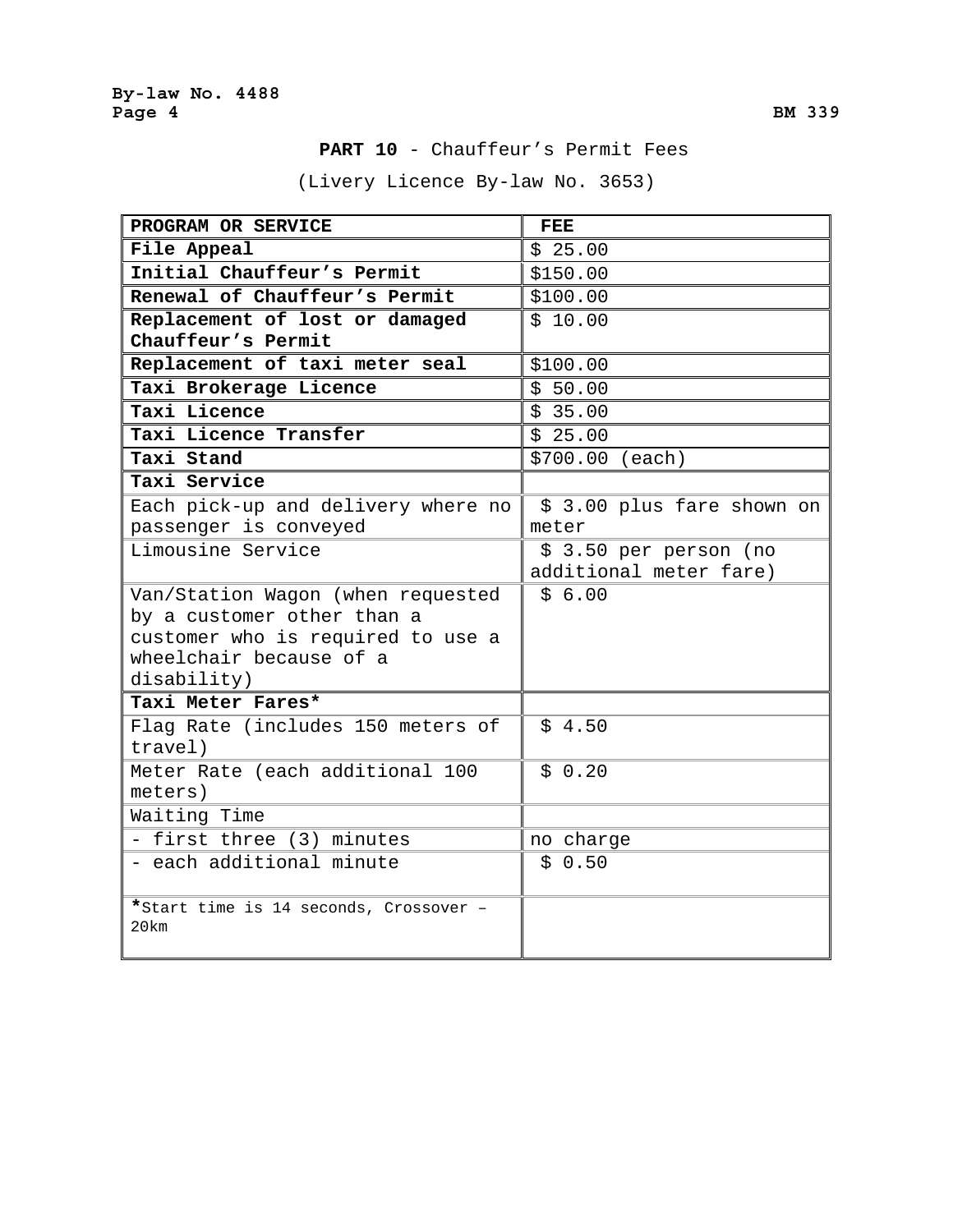**PART 12** – Recreation and Parks Related Fees (Public Parks and Recreation By-law No. 3964)

| PROGRAM OR SERVICE                     | <b>FEE</b>            |
|----------------------------------------|-----------------------|
| Arenas                                 |                       |
| Public Skating Admission               |                       |
| Adults                                 | \$3.75                |
| Children, Students, Seniors            | \$2.75                |
| Family                                 | \$7.25                |
| Noon Hour Adult Shinny or Skate        | \$3.25                |
| Parent/Tot Skating Admission           |                       |
| Parents/Tots                           | no charge             |
| Season Passes (Sept.-Apr.)             |                       |
| Passes are 50% off starting Jan. 1     |                       |
| Adults                                 | \$71.25               |
| Children, Students, Seniors            | \$35.50               |
| Family                                 | \$112.25              |
| Noon Hour Pass (16 punch for Shinny &  |                       |
| Adult Skate)                           | \$36.00               |
| Ice Arena Rental                       |                       |
| Adults (prime)                         | \$130.75/hour         |
| Adults (non prime) (75% of prime)      | \$98.25/hour          |
| Youth (prime)                          | \$65.50/hour          |
| Youth (non prime) (75% of prime)       | \$49.50/hour          |
| Adult/Youth (prime)                    | \$98.00/hour          |
| Adult/Youth (non prime) (75% of prime) | \$73.50/hour          |
|                                        |                       |
| PRIME TIME - SATURDAY AND SUNDAY       | 8:00 a.m. to midnight |
| PRIME TIME - MONDAY TO FRIDAY          | 4:00 p.m. to midnight |
| NON PRIME TIME - SATURDAY AND SUNDAY   | Midnight to 8:00 a.m. |
| NON PRIME TIME - MONDAY TO FRIDAY      | Midnight to 4:00 p.m. |
| Non Ice Arena Rental (Sports Activity) |                       |
| Adult                                  | \$69.00/hour          |
| Adult/Youth                            | \$51.75/hour          |
| Youth                                  | \$33.50/hour          |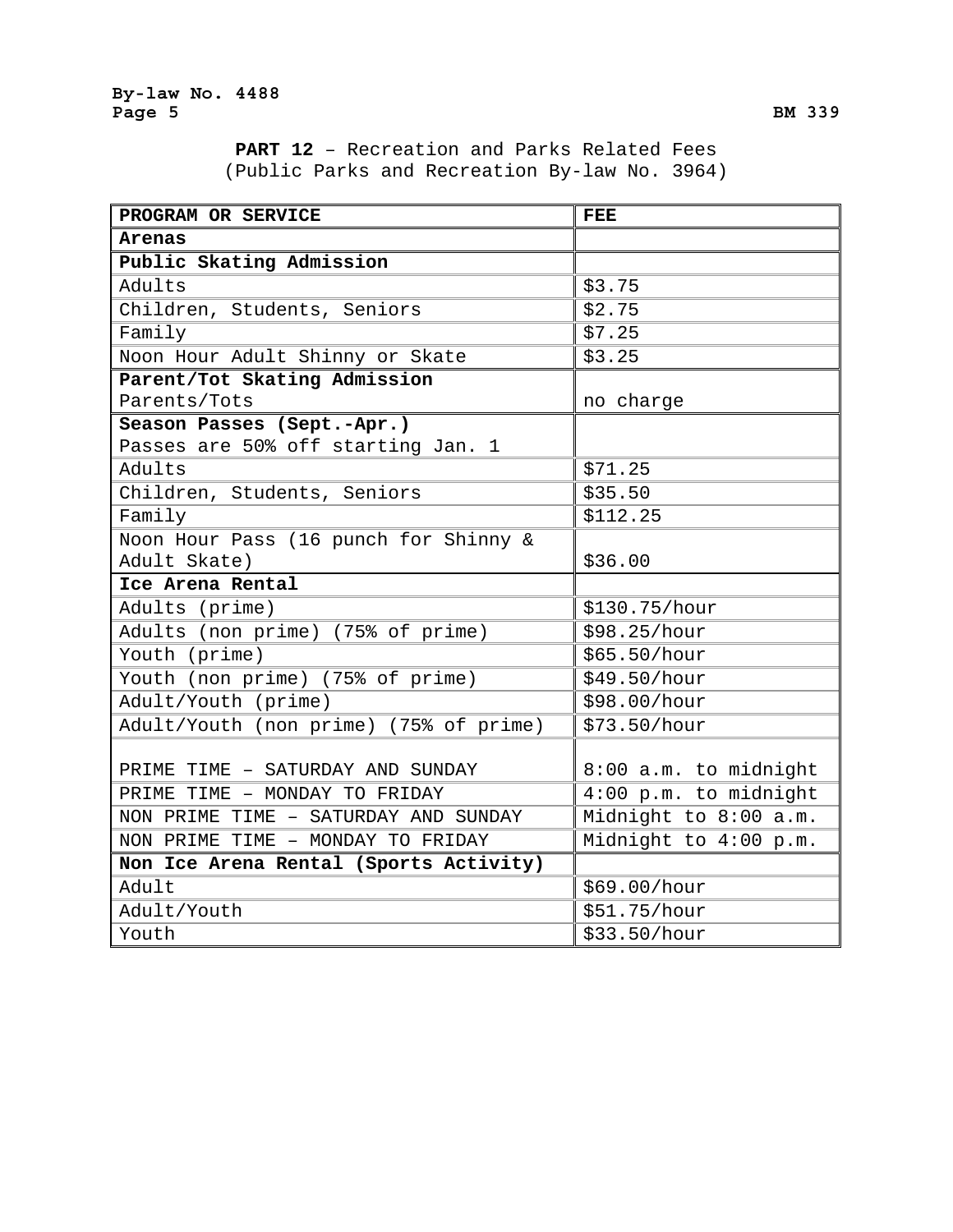| PROGRAM OR SERVICE                                                                                                          | <b>FEE</b>                        |
|-----------------------------------------------------------------------------------------------------------------------------|-----------------------------------|
| Liquor Licensed Events at City                                                                                              | A \$300.00                        |
| Facilities                                                                                                                  | maintenance/damage                |
|                                                                                                                             | deposit is required               |
|                                                                                                                             | for liquor licensed               |
|                                                                                                                             | events at all City                |
|                                                                                                                             | facilities.<br>The                |
|                                                                                                                             | deposit will be                   |
|                                                                                                                             | refunded following an             |
|                                                                                                                             | inspection of the                 |
|                                                                                                                             | facility by a                     |
|                                                                                                                             | representative of the             |
|                                                                                                                             | Community Services<br>Department. |
| Main Floor Rental (Summer Season)                                                                                           |                                   |
| Special Events (Additional services at                                                                                      | \$1,350.33/day                    |
| $cost$ )*                                                                                                                   |                                   |
| Auxiliary Power Supply (reel/day) (YK                                                                                       | \$30.90/day                       |
| Arena only)                                                                                                                 |                                   |
| 'A' Frame Connector/ Power Cart                                                                                             | \$123.60/day                      |
| Connection                                                                                                                  |                                   |
| Coin operated Skate Sharpener Space                                                                                         | \$123.60/month                    |
| Bank Machine Space                                                                                                          | \$123.60/month                    |
| *Floor Rental includes up to 200                                                                                            |                                   |
| chairs/80 Tables                                                                                                            |                                   |
| Multiplex Convention Rate                                                                                                   |                                   |
| This rate applies when all elements of                                                                                      | \$3,502.00/day                    |
| facility are booked by a single user                                                                                        |                                   |
| (i.e., both arenas, gym, meeting room                                                                                       |                                   |
| and lobby) and includes 400 chairs and                                                                                      |                                   |
| 160 tables<br>Portable Floor Rental                                                                                         |                                   |
| One Day (Includes set-up & take down)*                                                                                      |                                   |
|                                                                                                                             | \$1,352.39/day                    |
| Each Additional Day                                                                                                         | \$787.95/day                      |
| *City provides two (2) staff and client provides eight (8)                                                                  |                                   |
| assistants, if client does not provide eight (8) assistants<br>and City staff are available to take their place there is an |                                   |
| additional charge of \$1,440                                                                                                |                                   |
| Other                                                                                                                       |                                   |
| Arena Lobby                                                                                                                 | $$141.11/day$ or                  |
|                                                                                                                             | \$10.00/hour                      |
|                                                                                                                             |                                   |
|                                                                                                                             |                                   |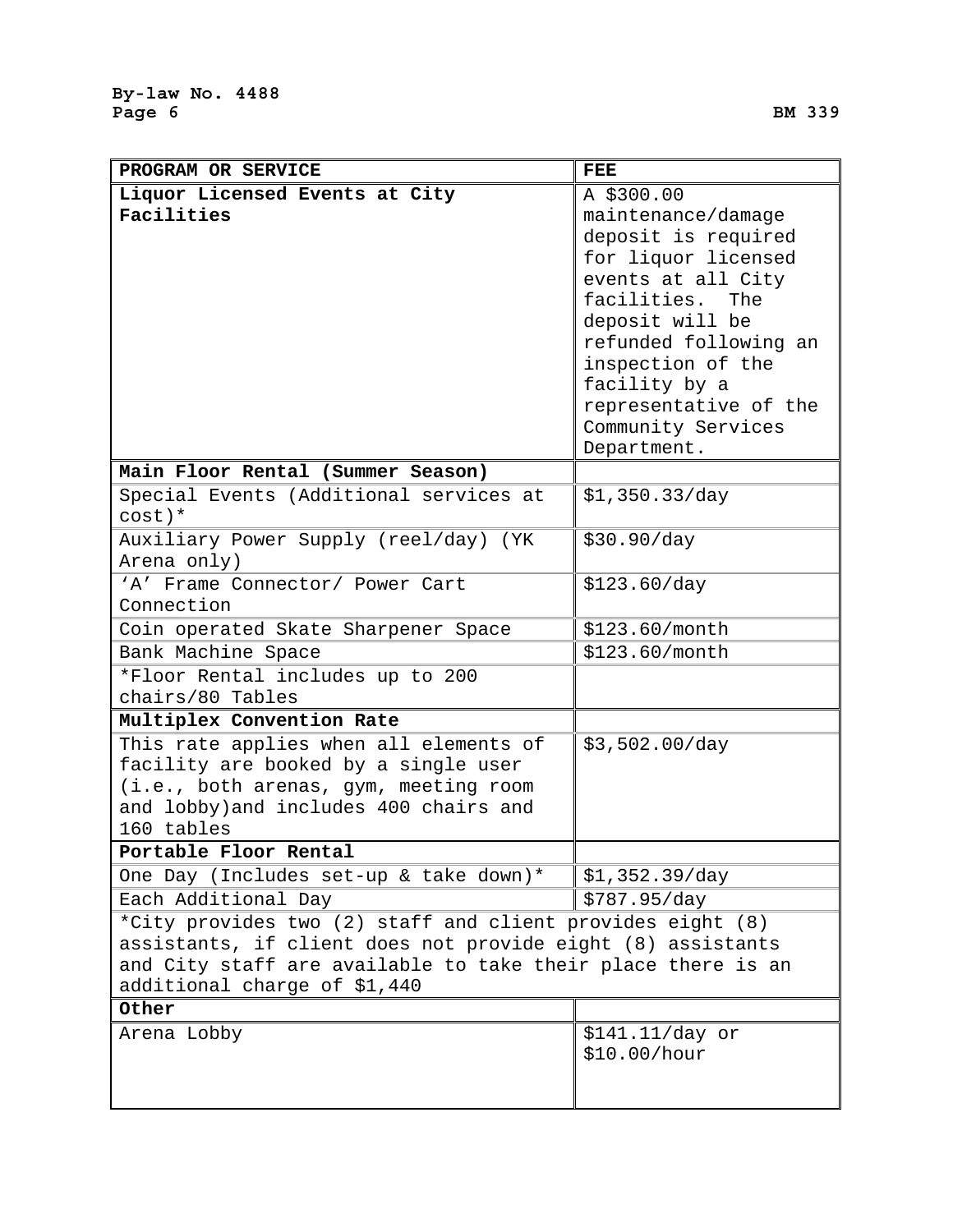| PROGRAM OR SERVICE                      | FEE                     |
|-----------------------------------------|-------------------------|
| Exclusive use of Yellowknife Community  | $$545.90/day + $100.00$ |
| Arena ("YKCA") parking lot              | refundable deposit      |
| (includes full access to arena          |                         |
| washroom, provided that the rental does |                         |
| not conflict with any regularly         |                         |
| scheduled events or programs being held |                         |
| in the existing facilities)             |                         |
| YKCA Car Washes                         | \$58.71/day             |
|                                         |                         |
| Advertising in City Arenas*             |                         |
| 4' x 8' Sign on the Wall (YKCA Only)    | \$550.00/year/ice       |
|                                         | surface                 |
| 4'x 8' Sign on the ice level boards     | \$750.00/year/ice       |
|                                         | surface                 |
| Name and Logo on the ice surface        | \$1000.00/year/ice      |
|                                         | surface                 |
| Zamboni                                 | \$2000.00/side/year     |
| *15% discount off total of multiple     |                         |
| facility advertising rates              |                         |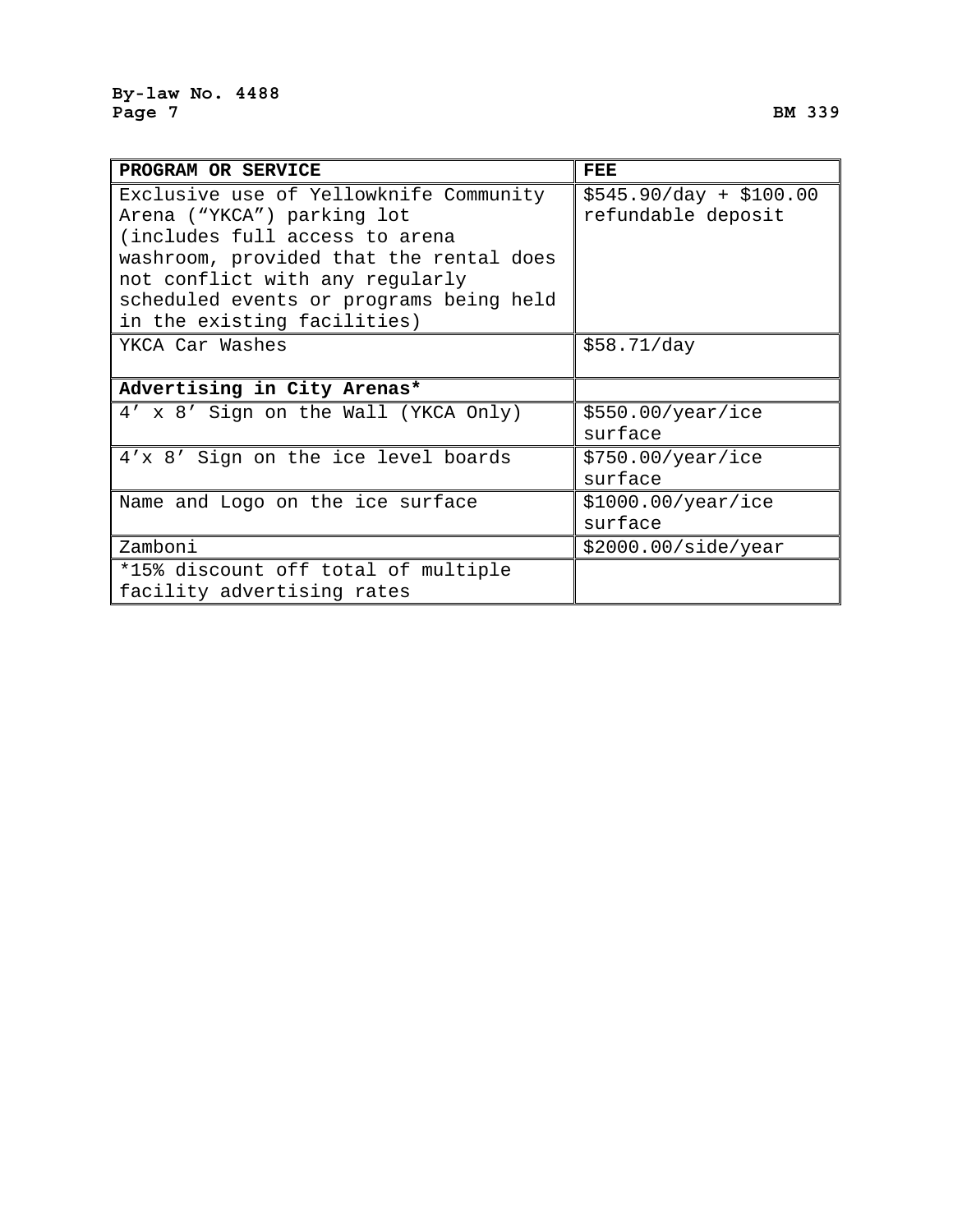r

| PROGRAM OR SERVICE                     | FEE            |
|----------------------------------------|----------------|
| Ruth Inch Memorial Pool                |                |
| Single Admissions                      |                |
| Family                                 | \$9.00         |
| Adult                                  | \$5.25         |
| Students/Seniors                       | \$4.00         |
| Youth                                  | \$3.25         |
| Pre-School                             | \$2.25         |
| Shower                                 | \$3.50         |
| Whirlpool/Sauna                        | \$4.50         |
| Aquafit Drop-In                        | \$7.00         |
| <b>Passes</b>                          |                |
| Electronic Punch Passes                | 15% off single |
|                                        | admission      |
| FLEXI-PASS (3 months)                  |                |
| $-Family$                              | \$303.00       |
| -Adult                                 | \$152.75       |
| -Students/Seniors                      | \$101.00       |
| -Youth                                 | \$82.50        |
| -Pre-School                            | \$42.25        |
| -Aquafit                               | \$175.00       |
| Fitness Pass (Aquafit, Masters & lane  | \$194.75       |
| swim)                                  |                |
| Group Rentals                          |                |
| Youth/Student                          | \$71.07/hour   |
| Youth/Adult Private                    | \$106.60/hour  |
| Adult Private                          | \$142.14/hour  |
| Youth (Shared)                         | \$36.05/hour   |
| Adult (Shared)                         | \$72.10/hour   |
| (Shared rentals are two or more groups |                |
| using the facility)                    |                |
| Youth/Student                          | \$14.42/hour   |
| Adult Lane Rental                      | \$28.84/hour   |
| Sundeck (Barbecues are included)       | \$29.87/hour   |
| Additional Lifeguards                  | \$41.20/hour   |

| Lesson Fees                          |                                  |
|--------------------------------------|----------------------------------|
| Aquatot; Teddy Bear Bronze (30 Min)  | $\frac{1547.00}{\text{program}}$ |
| Silver, Gold & Olympian; AquaQuest   |                                  |
| Level 1 to 4; and Stroke Improvement |                                  |

| PROGRAM OR SERVICE (Lesson Fees Cont'd) FEE |  |
|---------------------------------------------|--|
|---------------------------------------------|--|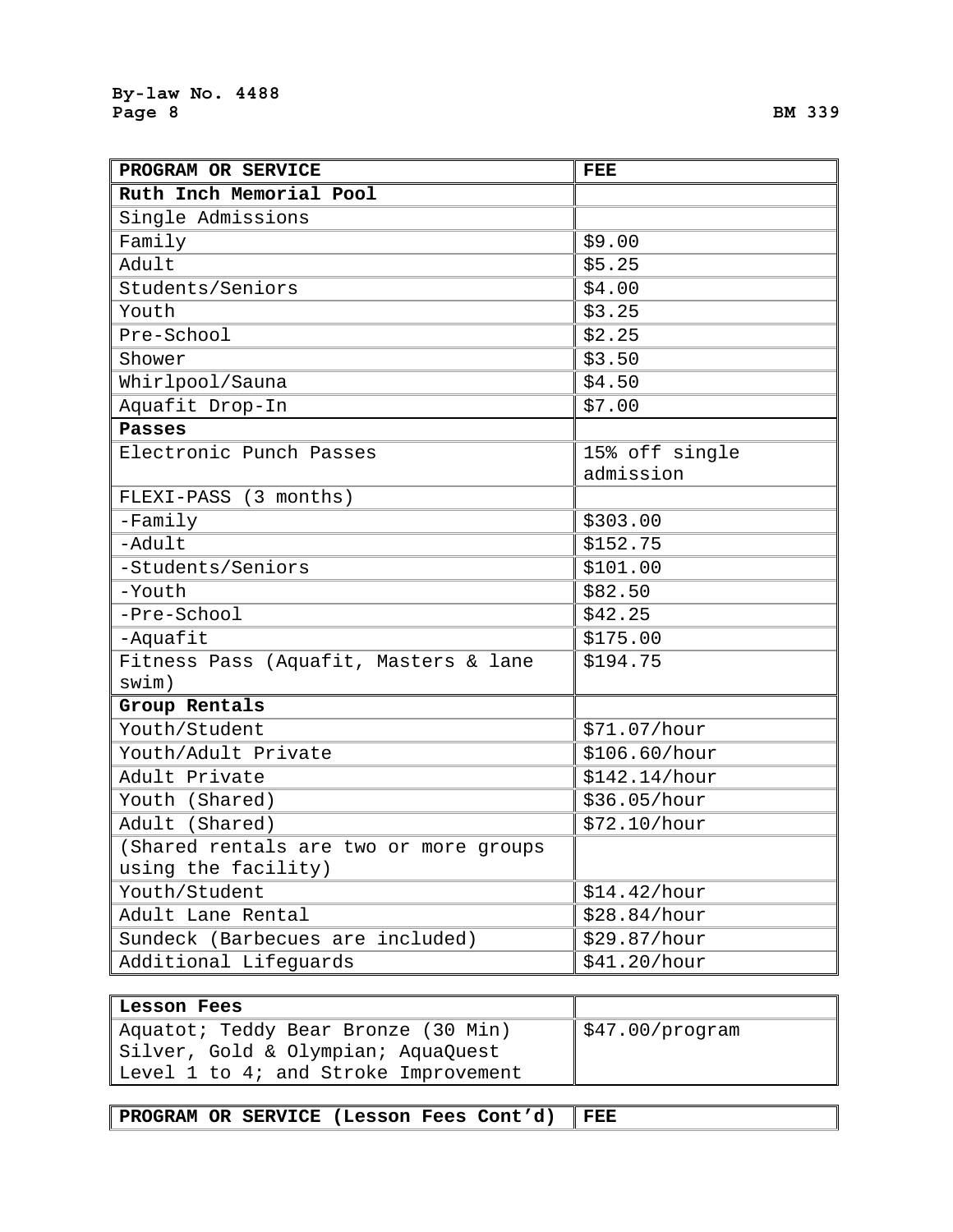| AquaQuest Level 5 to 12 (45 - 60 Min)<br>Springboard Diving; Snorkeling; and<br>Synchronized Swimming | \$53.50/program  |
|-------------------------------------------------------------------------------------------------------|------------------|
| Junior Lifeguard Club (60 Min)                                                                        | \$61.75/program  |
| (T-shirts extra)                                                                                      |                  |
| AquaAdult (60 Min)                                                                                    | \$61.75/program  |
| -Punch Pass (10 Admissions)                                                                           | \$65.00          |
| -Drop In (Single Admission)                                                                           | \$7.50           |
| Bronze Medallion                                                                                      | \$180.25/program |
| Bronze Cross                                                                                          | \$180.25/program |
| National Lifeguard Service Award                                                                      | \$288.50/program |
| Water Safety Instructor                                                                               | \$397.50/program |
| Private Lessons - Youth                                                                               | \$40.00/hour     |
| Private Lessons - Adult                                                                               | \$40.00/hour     |
| Advertising at Ruth Inch Memorial Pool                                                                |                  |
| 4' x 8' Sign on the wall                                                                              | \$550.00/year    |
| 53" x 9.5" Sign on the front railing                                                                  | \$275.00/year    |
| NOTE: Multiple advertising rate - 15%                                                                 |                  |
| discount off total                                                                                    |                  |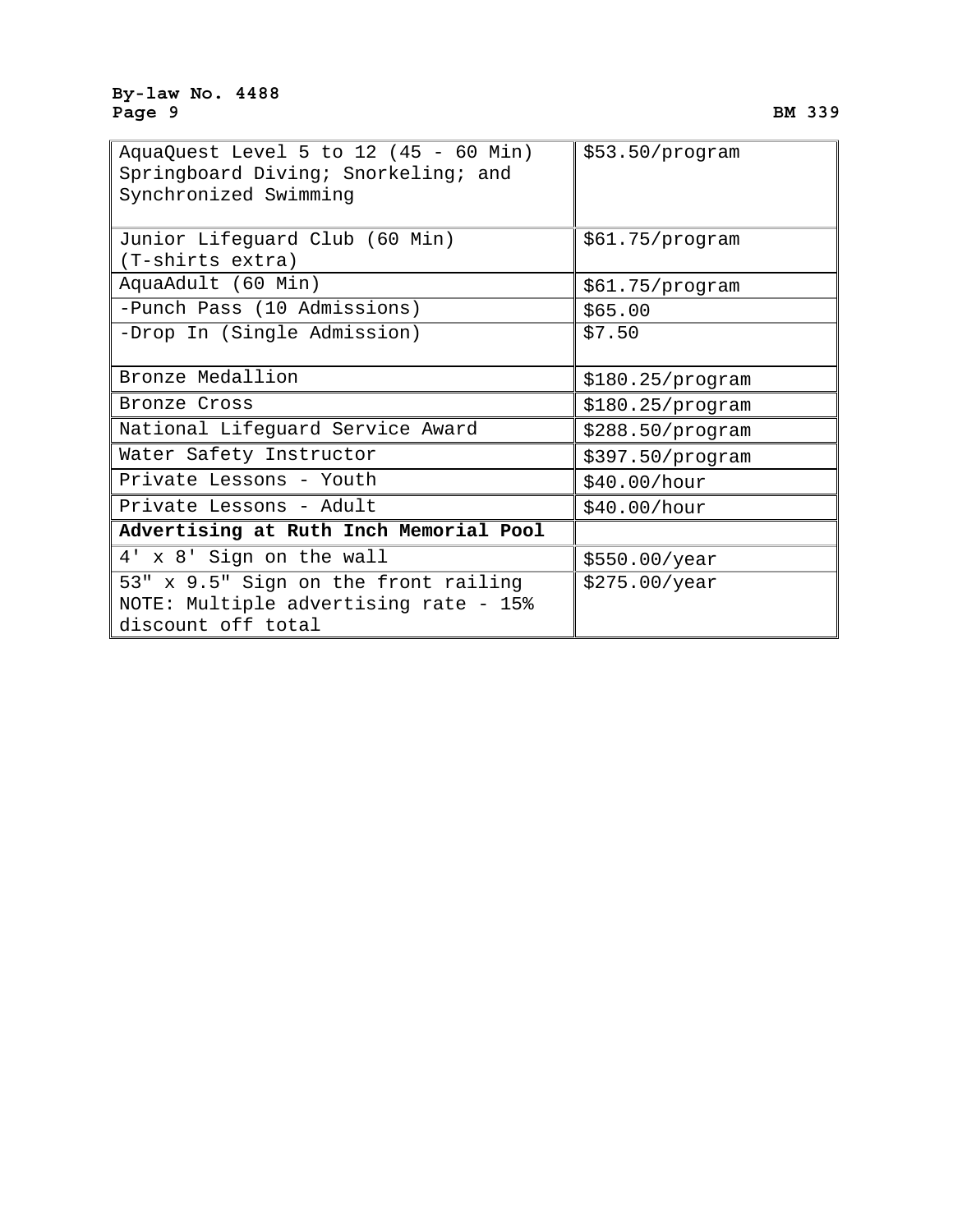| PROGRAM OR SERVICE                     | <b>FEE</b>       |
|----------------------------------------|------------------|
| School Rental                          |                  |
| Large Gyms                             |                  |
| Sir John, St. Pat's & Weledeh schools  |                  |
| Youth                                  | \$21.00/50 min.  |
| Youth/Adult                            | \$31.50/50 min.  |
| Adult                                  | $$42.00/50$ min. |
| Medium Gyms                            |                  |
| J.H. Sissons, Range Lake, St. Joseph & |                  |
| Wm. McDonald schools, Multiplex qym    |                  |
| Youth                                  | $$14.00/50$ min. |
| Youth/Adult                            | \$21.00/50 min.  |
|                                        |                  |

| Youth/Adult                                                                                                                                                   | \$31.50/50 min.                                                                                         |
|---------------------------------------------------------------------------------------------------------------------------------------------------------------|---------------------------------------------------------------------------------------------------------|
| Adult                                                                                                                                                         | \$42.00/50 min.                                                                                         |
| Medium Gyms<br>J.H. Sissons, Range Lake, St. Joseph &<br>Wm. McDonald schools, Multiplex gym                                                                  |                                                                                                         |
| Youth                                                                                                                                                         | \$14.00/50 min.                                                                                         |
| Youth/Adult                                                                                                                                                   | \$21.00/50 min.                                                                                         |
| Adult                                                                                                                                                         | \$28.00/50 min.                                                                                         |
| Multiplex Gym - Corporate, Bingos &<br>Fundraising<br>(Tradeshows, Conferences, Parties,<br>Private Functions, Weddings, Dances,<br>Concerts, Cabarets, etc.) | \$100.00 for floor<br>coverings<br>\$600.00 for Gym<br>Rental<br>**Tables, chairs,<br>stage, etc. extra |
| Small Gyms                                                                                                                                                    |                                                                                                         |
| Mildred Hall & N.J. Macpherson schools                                                                                                                        |                                                                                                         |
| Youth                                                                                                                                                         | \$7.00/50 min.                                                                                          |
| Youth/Adult                                                                                                                                                   | \$14.00/50 min.                                                                                         |
| Adult                                                                                                                                                         | \$21.00/50 min.                                                                                         |
| Tournaments/Special Events                                                                                                                                    |                                                                                                         |
| Large<br>-Adult<br>-Youth                                                                                                                                     | \$336.00/day<br>\$168.00/day                                                                            |
| Medium (other than Multiplex Gym)<br>-Adult<br>-Youth                                                                                                         | \$280.00/day<br>\$140.00/day                                                                            |
| Commercial Special Events                                                                                                                                     |                                                                                                         |
| Weledeh/St. Patrick's school Twin                                                                                                                             | \$120.00/hour                                                                                           |
| Gymnasium Complex (at above schools)                                                                                                                          | \$1,313.00/day                                                                                          |
|                                                                                                                                                               | \$656.50/per side                                                                                       |
| Classrooms & Multiplex PSAV Room                                                                                                                              |                                                                                                         |
| Youth                                                                                                                                                         | \$6.00/hr                                                                                               |
| Youth/Adult                                                                                                                                                   | \$8.00/hr                                                                                               |
| Adult                                                                                                                                                         | \$12.00/hr                                                                                              |

PSAV Arch. Ltd. Meeting Room Corporate \$38.00/hr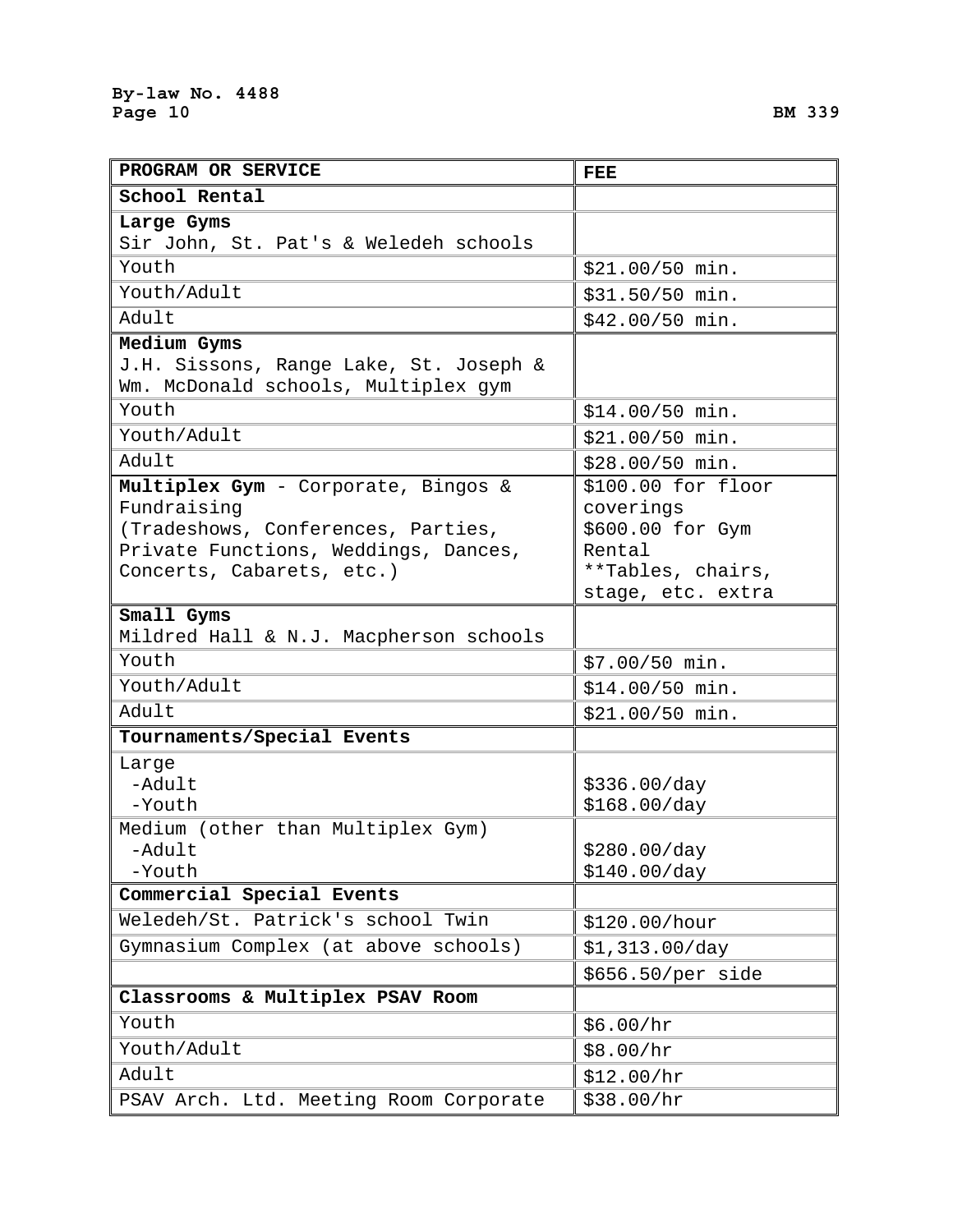| PROGRAM OR SERVICE                     | FEE                     |
|----------------------------------------|-------------------------|
| Advertising in Recreation Guide        |                         |
| Inside Full Page                       | \$510.00/issue          |
| Inside Half Page                       | \$284.00/issue          |
| Inside Quarter Page                    | \$158.00/issue          |
| Inside Eighth Page                     | \$87.00/issue           |
| Program Registration System            |                         |
| Program Registration System Rental     | \$100.00/program/season |
| Additional Administration Fee          | 5% of revenue           |
| Multiplex Sign (Community Groups only) |                         |
| Set up charge                          | \$50.00/message         |
| Weekly fee                             | \$5.00/message          |

| PROGRAM OR SERVICE                                                                                                                                                                                           | <b>FEE</b>                    |  |  |  |
|--------------------------------------------------------------------------------------------------------------------------------------------------------------------------------------------------------------|-------------------------------|--|--|--|
| Outdoor Facilities                                                                                                                                                                                           |                               |  |  |  |
| Parker Park & St. Joseph school ball diamonds; Wm. McDonald &                                                                                                                                                |                               |  |  |  |
| Range Lake schools soccer fields                                                                                                                                                                             |                               |  |  |  |
| Adult Season Use                                                                                                                                                                                             | \$212.00/team                 |  |  |  |
| Youth Season Use                                                                                                                                                                                             | \$106.00/team                 |  |  |  |
| Adult Casual Use                                                                                                                                                                                             | \$25.00/hour                  |  |  |  |
| Youth Casual Use                                                                                                                                                                                             | \$12.50/hour                  |  |  |  |
| Adult Tournament (per diamond)                                                                                                                                                                               | \$134.00/day                  |  |  |  |
| Adult/Youth Tournament (per diamond)                                                                                                                                                                         | \$100.00/day                  |  |  |  |
| Youth Tournament (per diamond)                                                                                                                                                                               | $\frac{1}{2}$ \$67.00/day     |  |  |  |
| Tenants are responsible for their own field maintenance. The<br>City supplies materials for lining. If the City workforce<br>maintains the fields, the tenant will be charged on a cost of<br>service basis. |                               |  |  |  |
| Wm. McDonald, N.J. Macpherson, Mildred Hall & Range Lake<br>schools ball diamonds                                                                                                                            |                               |  |  |  |
| Youth Season Use                                                                                                                                                                                             | \$22.00/team                  |  |  |  |
| Youth Casual Use                                                                                                                                                                                             | \$8.25/hour                   |  |  |  |
| Tennis Courts<br>Tennis Club seasonal court rental                                                                                                                                                           | \$721.00/ season              |  |  |  |
| Parks                                                                                                                                                                                                        |                               |  |  |  |
| Folk On The Rocks site rentals                                                                                                                                                                               | $\frac{15140.00}{\text{day}}$ |  |  |  |
| - For all park facility rentals there is a \$300.00 refundable<br>maintenance deposit.<br>- Lessee is responsible for supply of water, security,<br>electricity and washroom pump outs.                      |                               |  |  |  |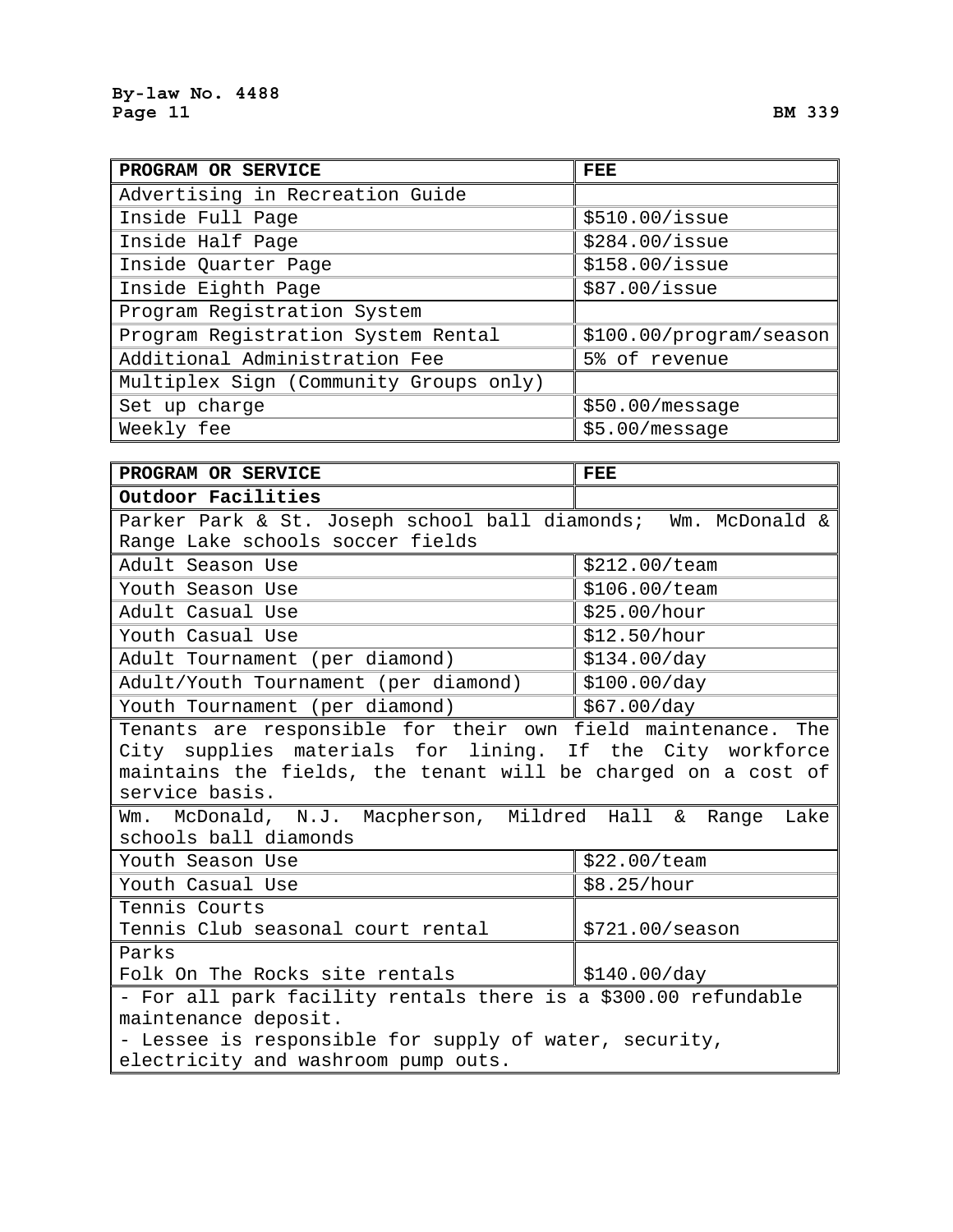| PROGRAM OR SERVICE                      | <b>FEE</b>             |  |
|-----------------------------------------|------------------------|--|
| Equipment Rental                        | Item/Day               |  |
| Marquis Tent (20' x 30')                | \$50.00                |  |
| Additional City setup charge, or        | \$270.00               |  |
| Additional Client setup charge (City    | \$90.00                |  |
| supplies one person and client supplies |                        |  |
| six people minimum)                     |                        |  |
| Grand Marquis Tent (40' x 60')          | \$75.00                |  |
| Additional City setup charge, or        | \$1,730                |  |
| Additional Client setup charge (City    | \$920.00               |  |
| supplies one person and client supplies |                        |  |
| six people minimum)                     |                        |  |
|                                         | \$70.00 (plus \$200.00 |  |
| Bleachers (20'x8'; 5-tier; 50 people    | refundable deposit)    |  |
| max.; includes City delivery)           |                        |  |
| Staging $(4'x8'x2')$ ;                  | \$20.00/piece/day      |  |
| Metal structures                        |                        |  |
| Stairs                                  |                        |  |
| <b>Barbecues</b>                        |                        |  |
| $-Large (5'x3')$                        | \$30.00                |  |
| $-Small (45 gal.)$                      | \$13.00                |  |
| Picnic Tables                           | \$15.00                |  |
| Tables                                  |                        |  |
| -Non-folding wooden (5' long)           | \$8.00                 |  |
| $-Folding plastic (2-1/2'x6')$          | \$8.00                 |  |
| Chairs                                  |                        |  |
| Plastic folding                         | \$2.00                 |  |
| Snow Fencing (100')                     | \$20.00/100'           |  |
| Garbage Cans                            | No charge              |  |
| Banners (lettering 12" White, 8" Grey,  |                        |  |
| 6" Grey)                                |                        |  |
| Inside banner $(20' \times 3')$         | \$75/wk                |  |
| Specialty                               | Each                   |  |
| -Megaphone                              | \$15.00                |  |
| -Cooking griddles                       | \$5.00                 |  |
| -Parachutes (for play purposes)         | \$7.00                 |  |
| Delivery/Pickup Charge and/or           |                        |  |
| additional staff                        | \$45/hr                |  |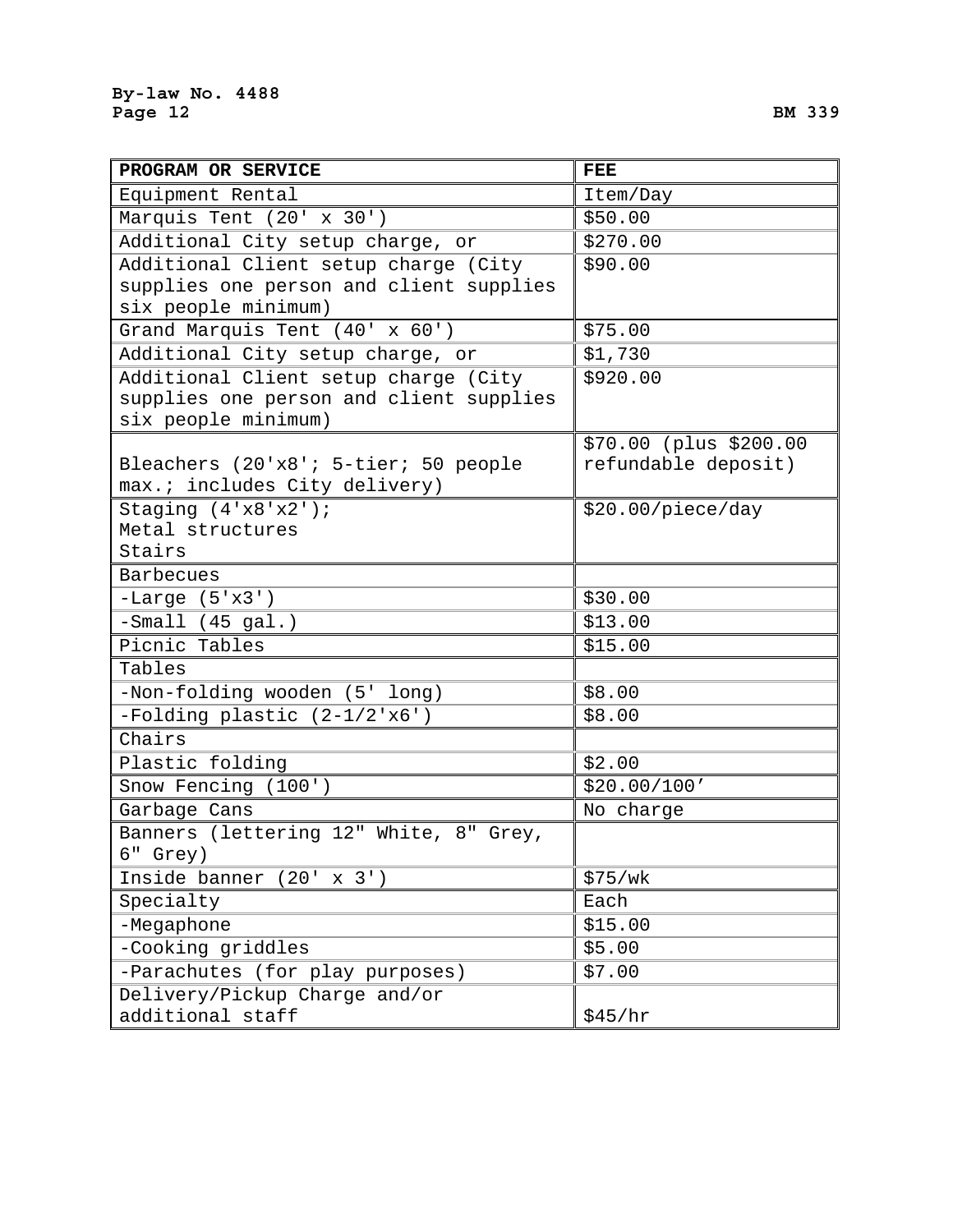| PROGRAM OR SERVICE      | FEE                     |
|-------------------------|-------------------------|
| Public Library          |                         |
| Meeting Room            |                         |
| -Non Profit Group       | no charge               |
| -For Profit Group       | \$184.00/day            |
|                         | \$107.00/half day       |
|                         | \$26.75/hour            |
| Overdue Book Fines      |                         |
| Yellowknife Books       | \$0.10/day to a max. of |
|                         | \$5.00                  |
| Inter-Library Loans     | \$1.00/day              |
| Videos/DVD              | \$1.00/day to a max. of |
|                         | \$10.00                 |
| Membership Card         | no charge               |
| Replacement Card        | \$1.00/each             |
| Xerox (black and white) | \$0.20/copy             |
| Computer Printing       | \$0.25/copy             |
|                         | $$0.50/color$ copy      |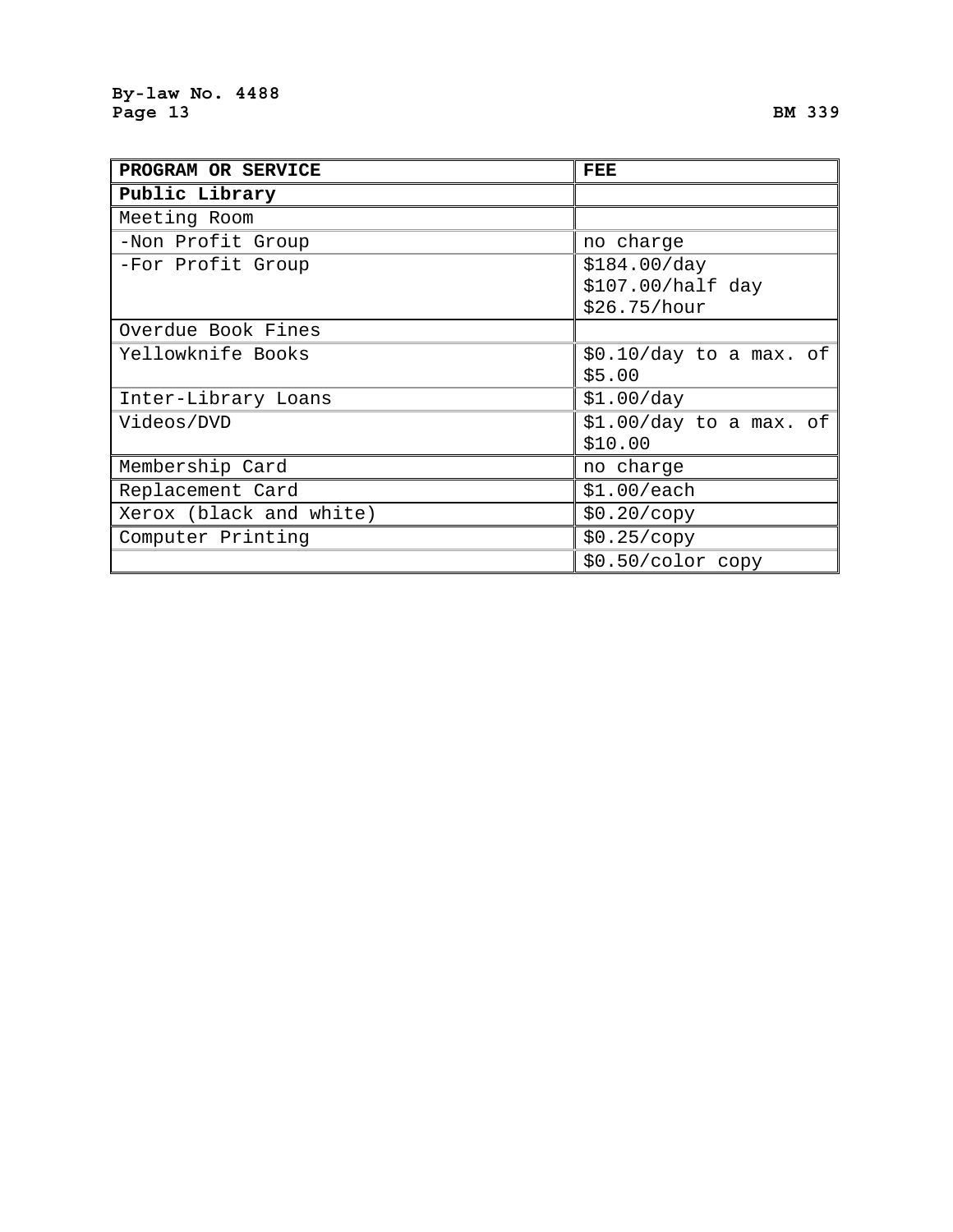### **INTERPRETATION OF PART 12 of SCHEDULE "B"**

- PRE-SCHOOL means a person 6 years of age and younger and includes a 'tot' for Parent/Tot Skating.
- YOUTH means a person younger than 12 years of age.
- STUDENT means a person between 12 and 19 years of age; or a person who holds a valid student card.
- ADULT means a person 20 years of age and older.
- SENIOR means a person 55 years of age and older.
- FAMILY means one or more adults in addition to one or more of their offspring.
- PRIME TIME means those hours from 4:00 p.m. to midnight on weekdays, and from 8:00 a.m. to midnight on Saturday and Sunday.
- NON-PRIME TIME means those hours from midnight to 4:00 p.m. on weekdays, and from midnight to 8:00 a.m. on Saturday and Sunday.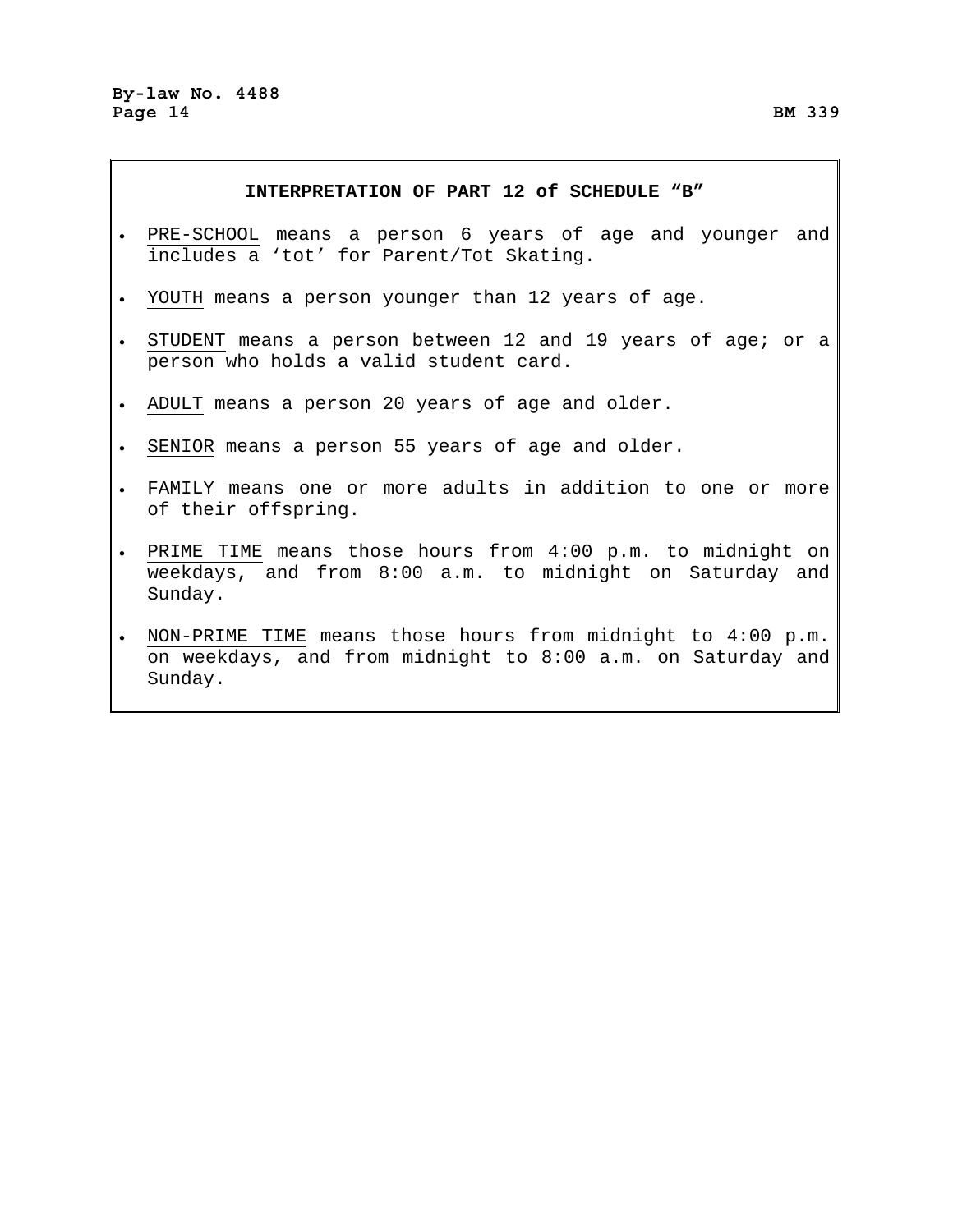# **PART 13** - Public Transit Fares and Advertising Fees (Public Transit System By-law No. 4284)

| <b>FARE TYPE</b>                                           | <b>FEE</b>             |
|------------------------------------------------------------|------------------------|
| Single Ticket                                              |                        |
| Adult (18 or more years of age)                            | \$2.50                 |
| Students (6<br>- 17 years of age attending                 | \$1.50                 |
| elementary or secondary school)                            |                        |
| Seniors (65 or more years of age)                          | \$1.50                 |
| Persons with Disabilities                                  |                        |
| - Yellowknife Public Transit                               | \$1.50                 |
| - Yellowknife Accessible Transit ("YATS")                  | \$2.50                 |
| - Registered YATS User - Yellowknife Public no charge      |                        |
| Transit                                                    |                        |
| Children (5<br>less years of age<br>or                     | when $\vert$ no charge |
| accompanied by an adult)                                   |                        |
| Monthly Pass (unlimited rides)                             |                        |
| September - June                                           |                        |
| Adults (18 or more years of age)                           | \$62.00                |
| High School Students* and Elementary Students              | \$62.00                |
| without a Student Bus Pass                                 |                        |
| Aurora College Students and Elementary                     | \$40.00                |
| Students with a Student Bus Pass                           |                        |
| Seniors (65 or more years of age)                          | \$40.00                |
| Persons with Disabilities                                  | \$40.00                |
| $July - August$                                            |                        |
| All riders 6 years of age or older                         | \$40.00                |
| Punch Pass (11 rides for the price of 10)                  |                        |
| Adults (18 or more years of age)                           | \$25.00                |
| Students (6 - 17 years of age attending                    | \$15.00                |
| elementary or secondary school)                            |                        |
| Seniors (65 or more years of age)                          | \$15.00                |
| Persons with Disabilities                                  |                        |
| - Yellowknife Public Transit                               | \$15.00                |
| - YATS                                                     | \$25.00                |
| TRANSIT ADVERTISING                                        | FEE PER MONTH**        |
| Interior Signs                                             |                        |
| Interior Card (approx. 11" x 35" - above seats) $  $40.00$ |                        |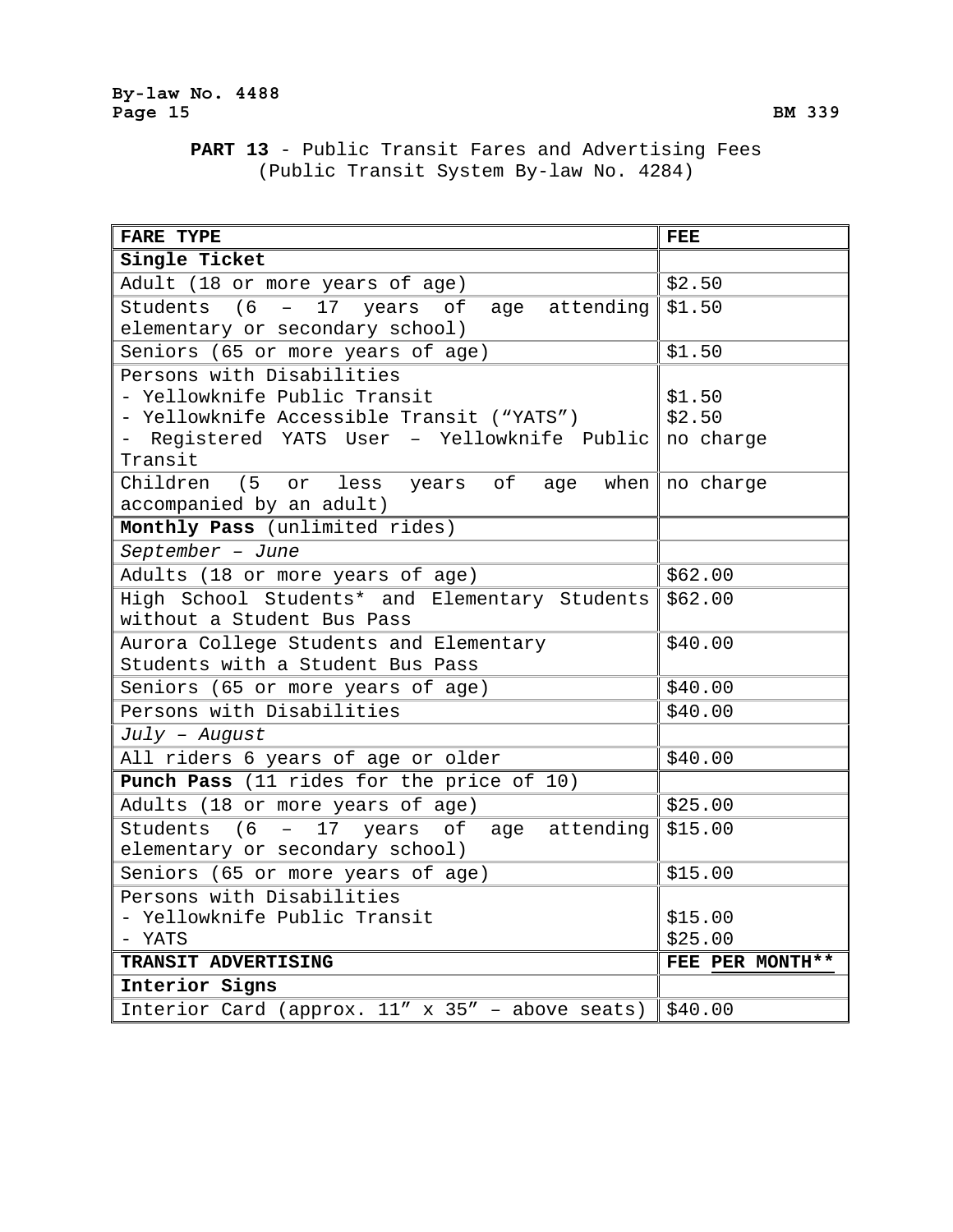| Exterior Signs/Wrap                                              |                   |
|------------------------------------------------------------------|-------------------|
| 'Seventies Poster' (approx. 21" x 70" - on rear \$450.00         |                   |
| of bus below window)                                             |                   |
| 'King Poster' (approx. $30'' \times 139'' -$ on side of \$600.00 |                   |
| bus)                                                             |                   |
| Full Wrap (entire bus - front, back and sides)                   | $$1,750.00$ (min. |
|                                                                  | 12 months)        |
| * School Year passes for high school students are available      |                   |
| directly from the provider.                                      |                   |
|                                                                  |                   |
| **fee is for advertising space only - does not include           |                   |
| sign/wrap(s) or specialized installation                         |                   |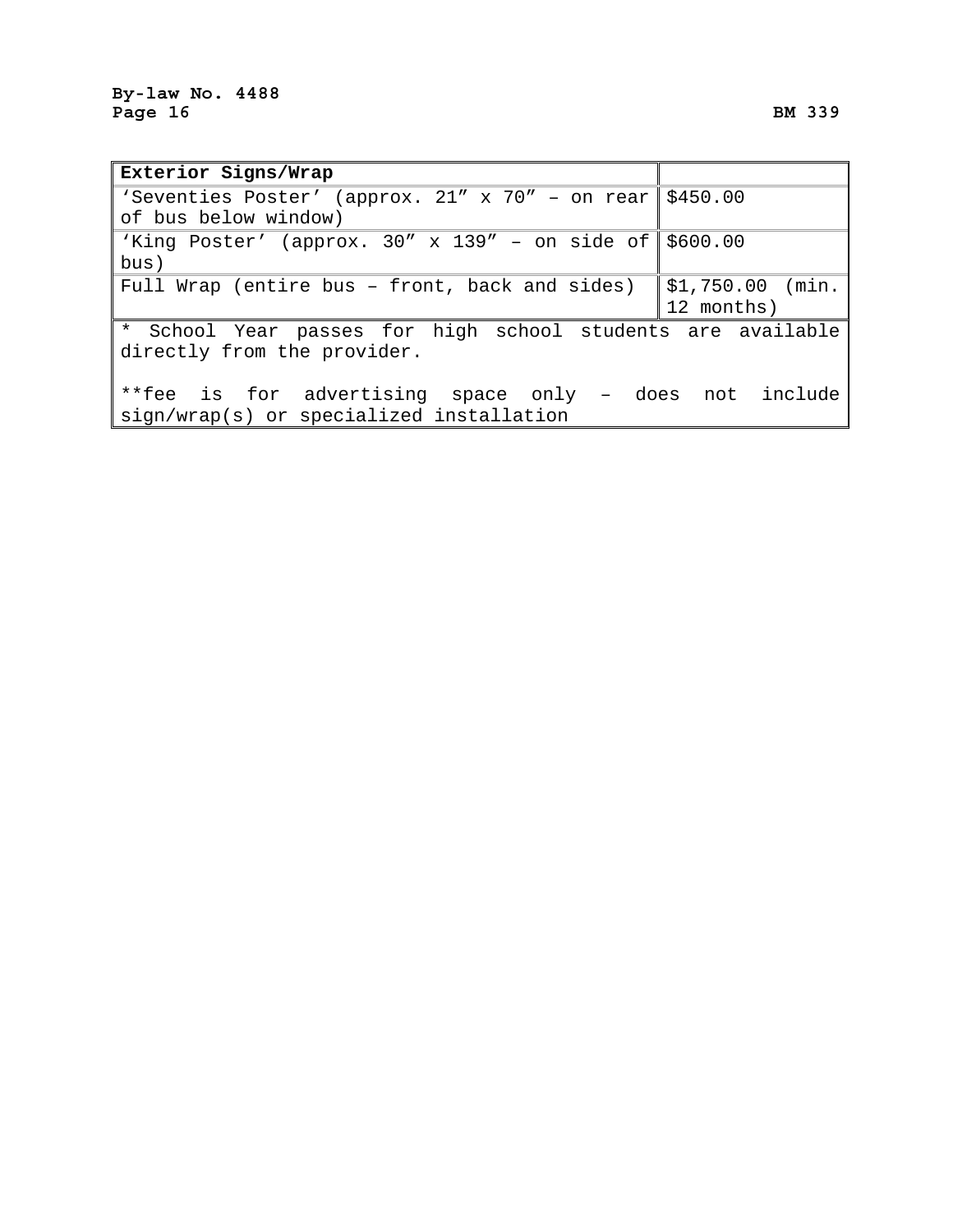## **By-law No. 4488**  Page 17 BM 339

**PART 14** - Service Connection Failure Assistance Program Fees (Service Connection Failure Assistance By-law No. 3607 and Water & Sewer Service By-law No. 3529)

| <b>SERVICE</b>                          | <b>FEE</b>                                                                                                                                                                                                                                                                                          |
|-----------------------------------------|-----------------------------------------------------------------------------------------------------------------------------------------------------------------------------------------------------------------------------------------------------------------------------------------------------|
| Insurance Premium                       | \$4.00 per month per<br>Equivalent Residential Unit                                                                                                                                                                                                                                                 |
|                                         | ("ERU")                                                                                                                                                                                                                                                                                             |
| Customer Portion of Payment for<br>Work | All costs up to and<br>including the first \$500.00<br>and any and all costs over<br>\$15,000.00                                                                                                                                                                                                    |
| Work Done by City                       | Shall include the direct<br>and indirect amount<br>expended by the City for<br>wages and benefits, housing<br>subsidy, support facilities<br>and equipment, materials,<br>equipment rental,<br>contracts, administration<br>charges, and any other<br>expenditures incurred<br>in<br>doing the work |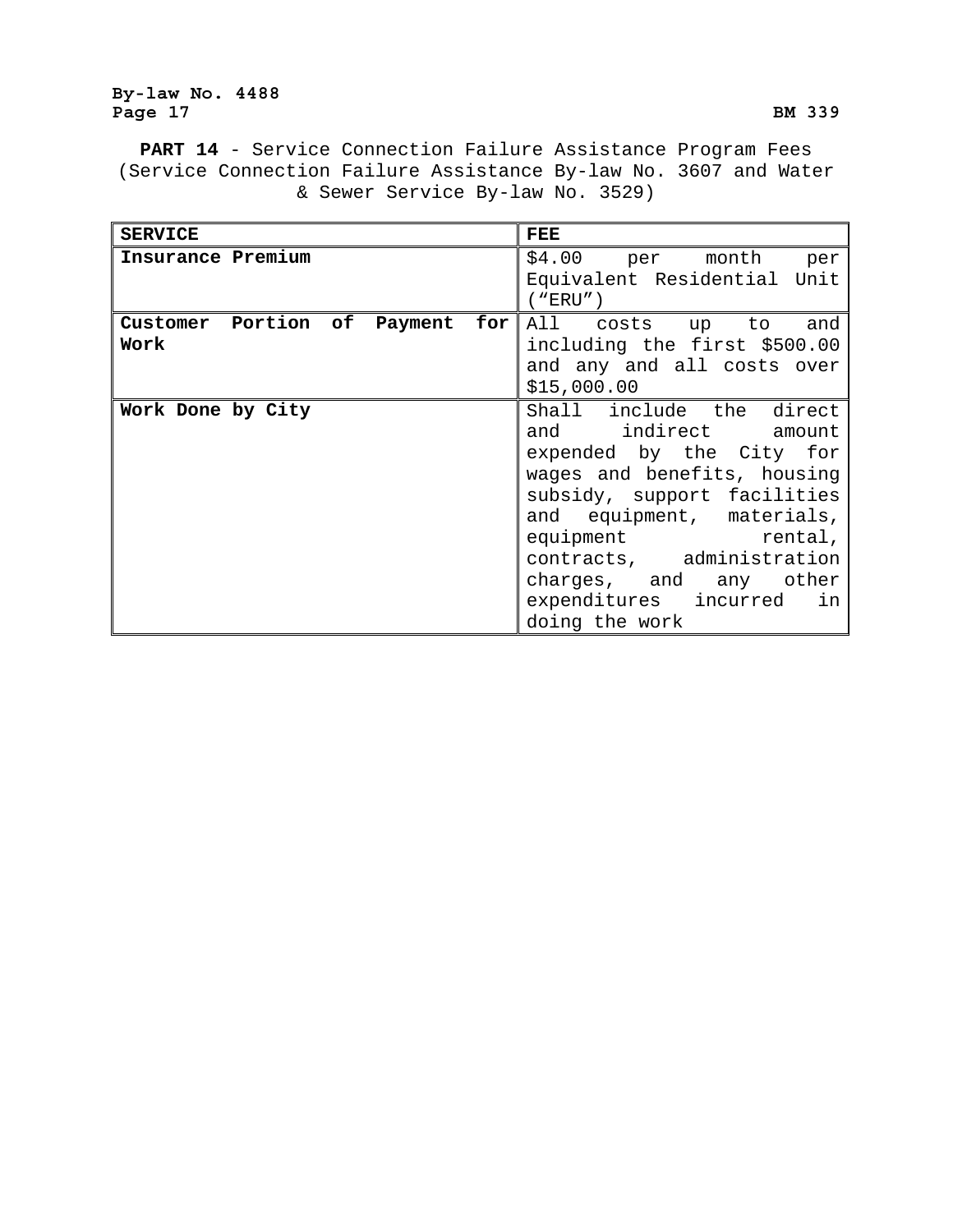# **PART 15** – Water and Sewer Rates (Water & Sewer Service By-law No. 3529)

| <b>SERVICE</b> |  |  |  | FEE         |                                                              |
|----------------|--|--|--|-------------|--------------------------------------------------------------|
|                |  |  |  |             | Piped Water Access Fee (as per section \$5.98 per Equivalent |
| 1(a))          |  |  |  | Residential | Unit                                                         |
|                |  |  |  |             | ("ERU") per month                                            |

|                     | Public Piped Service Users (Demand)      |                |                       |
|---------------------|------------------------------------------|----------------|-----------------------|
|                     | Monthly Demand Ratio (applies whether or |                |                       |
|                     | not any water is consumed [as            | per            |                       |
| section 1(b)]       |                                          |                |                       |
| Size of Water Meter |                                          |                |                       |
| Imperial            | Metric                                   | Capacity       | Monthly Demand Charge |
| (inches)            | (mm )                                    |                |                       |
| 5/8                 | 16                                       | $\overline{2}$ | \$7.42                |
| 3/4                 | 19                                       | 3              | \$11.13               |
|                     | 25                                       | 5              | \$18.96               |
| $1 \t1/2$           | 38                                       | 11             | \$40.82               |
| 2                   | 50                                       | 19             | \$70.50               |
| $\overline{3}$      | 75                                       | 42             | \$155.84              |
| $\overline{4}$      | 100                                      | 74             | \$274.58              |
| 6                   | 150                                      | 170            | \$630.79              |
| 8                   | 200                                      | 300            | \$1,113.14            |

| <b>Water Consumption Volume</b>                 |         |
|-------------------------------------------------|---------|
| per 1,000 gallons or 4,550 litres               | \$12.34 |
| Exception:                                      |         |
| water consumed for construction purposes \$6.17 |         |
| per 1,000 gallons or 4,550 litres (as)          |         |
| per section 2)                                  |         |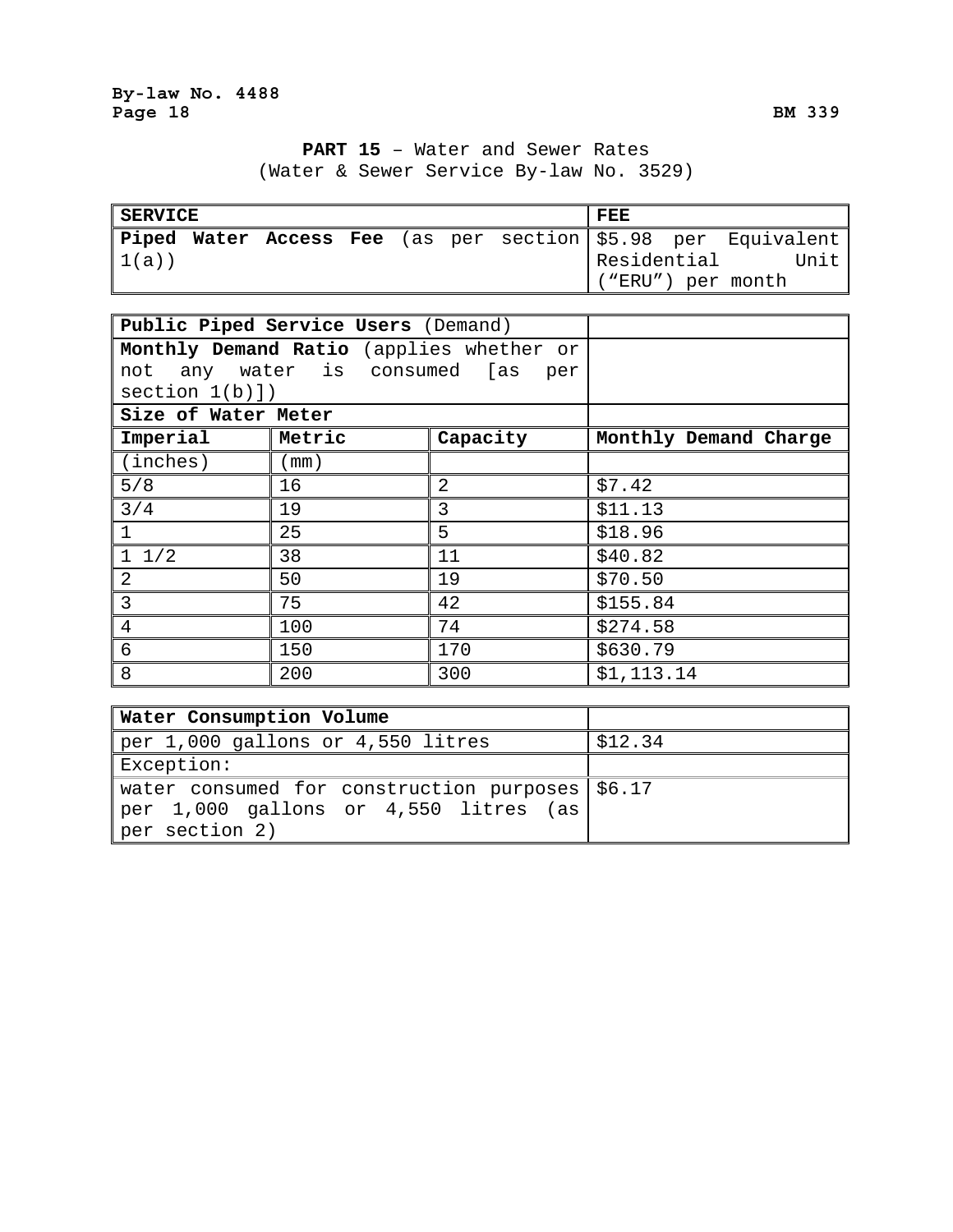| <b>SERVICE</b>                            | <b>FEE</b>           |
|-------------------------------------------|----------------------|
| Unmetered Users/Flat Rate (not otherwise  |                      |
| addressed in this Part [as per section    |                      |
| B1])                                      |                      |
| Single Family Residential<br>Water        | \$78.52 per month    |
| Users (which is based on<br>an<br>average |                      |
| consumption of 5,000 gallons or 22,750    |                      |
| litres $\{as\ per\ section\ B1\}$         |                      |
|                                           |                      |
| Water Delivery/Sewage Pumpout             |                      |
| Users in residentially zoned areas        |                      |
| within the City                           |                      |
| access fee per month (as per section C1)  | \$43.20              |
| consumption for:                          |                      |
|                                           |                      |
| -first 3,300 gallons/15,000 litres per    | \$12.34 per<br>1,000 |
| month (as per section C1)                 | gallons or per 4,550 |
|                                           | litres               |
| -over 3,300 gallons/15,000 litres per     |                      |
| month (as per section C2)                 | 1000<br>\$70.38 per  |
|                                           | gallons or per 4,550 |
|                                           | litres               |
| Trucked Water (as per section C2)         | \$0.04658 per gallon |
| Sewage Pump out (as per section C2)       | \$.02277 per gallon  |
|                                           |                      |
|                                           |                      |
| Users in industrially and commercially    |                      |
| zoned areas within the City and           |                      |
| businesses in mixed use zones as defined  |                      |
| in the Zoning By-law (including all       |                      |
| business and caretaker security units[as  |                      |
| per section C3])                          |                      |
| Access fee per month (as per section C3)  | \$123.35             |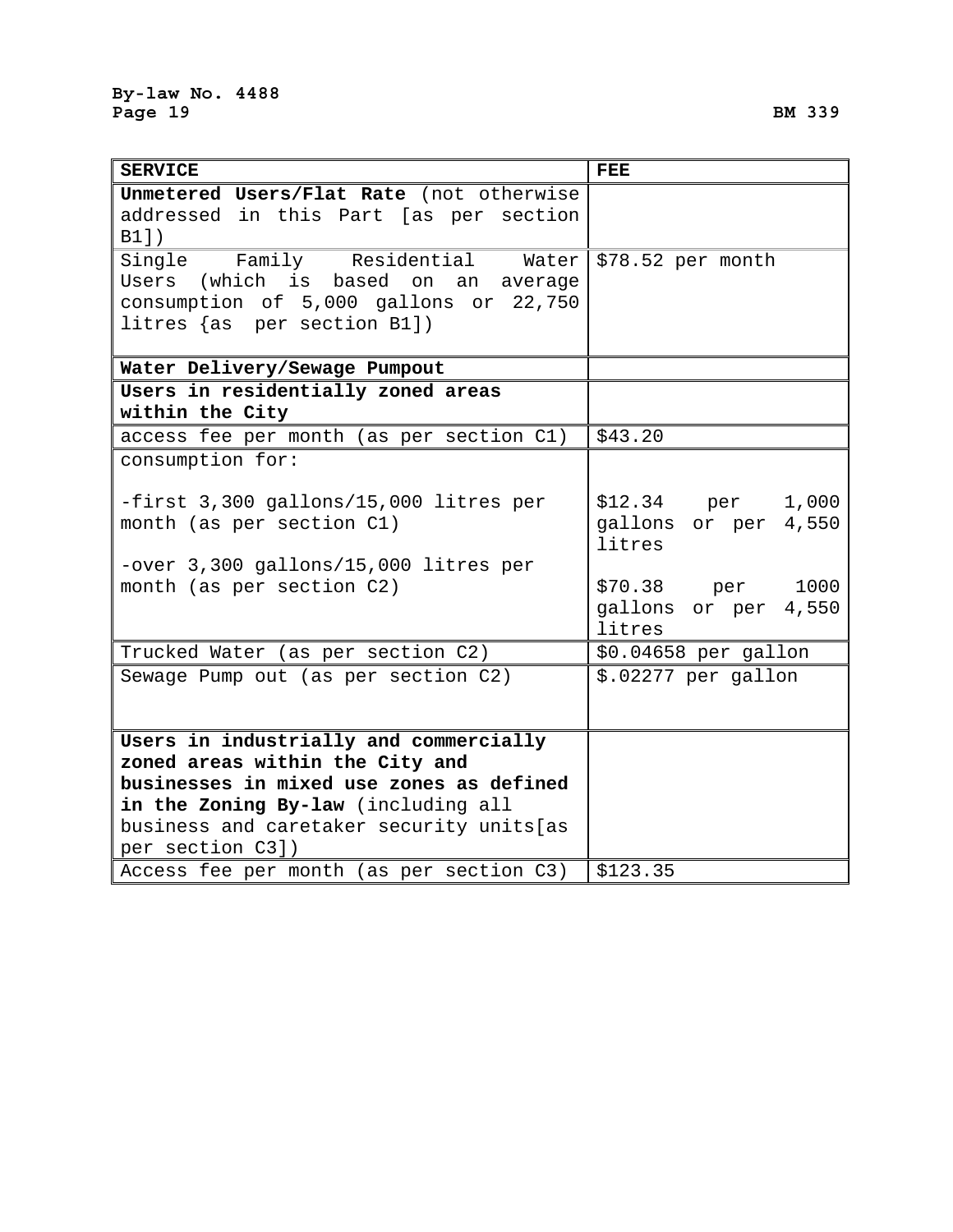| <b>SERVICE</b>                                                                                                           | <b>FEE</b>                                                                                                                                                                                                                                                                                                 |
|--------------------------------------------------------------------------------------------------------------------------|------------------------------------------------------------------------------------------------------------------------------------------------------------------------------------------------------------------------------------------------------------------------------------------------------------|
| consumption for:<br>-first 3,300 gallons / 15,000 litres per<br>month<br>- over 3,300 gallons/15,000 litres per<br>month | \$12.34 per 1,000<br>gallons or per 4,550<br>litres<br>\$70.38 per 1,000                                                                                                                                                                                                                                   |
|                                                                                                                          | gallons or per 4,550<br>litres                                                                                                                                                                                                                                                                             |
| Bulk Sales (as per section E)                                                                                            | \$15.98 per 1,000<br>gallons or per 4,550<br>litres or portion<br>thereof                                                                                                                                                                                                                                  |
| Water Meter Fee (as per section H)                                                                                       | \$103.50                                                                                                                                                                                                                                                                                                   |
| Connect or Disconnect Permit (as per<br>section I)                                                                       | \$31.05                                                                                                                                                                                                                                                                                                    |
| Infrastructure Replacement Levy (as per<br>section K)<br>June 1, 2008 to December 31, 2008<br>$-$                        | \$7.00 per Equivalent<br>Residential Unit<br>("ERU") per month                                                                                                                                                                                                                                             |
| January 1, 2009                                                                                                          | \$10.00 per ERU per<br>month                                                                                                                                                                                                                                                                               |
| Capital cost to connect to public piped<br>services (as per section L)                                                   | of<br>Pro-rata share<br>capital cost<br>оf<br>establishing public<br>piped service<br>calculated on<br>basis<br>of total cost of the<br>project divided<br>by<br>the<br>total<br>square  <br>of<br>the<br>meters<br>affected properties<br>multiplied<br>by the<br>square meters of each<br>individual lot |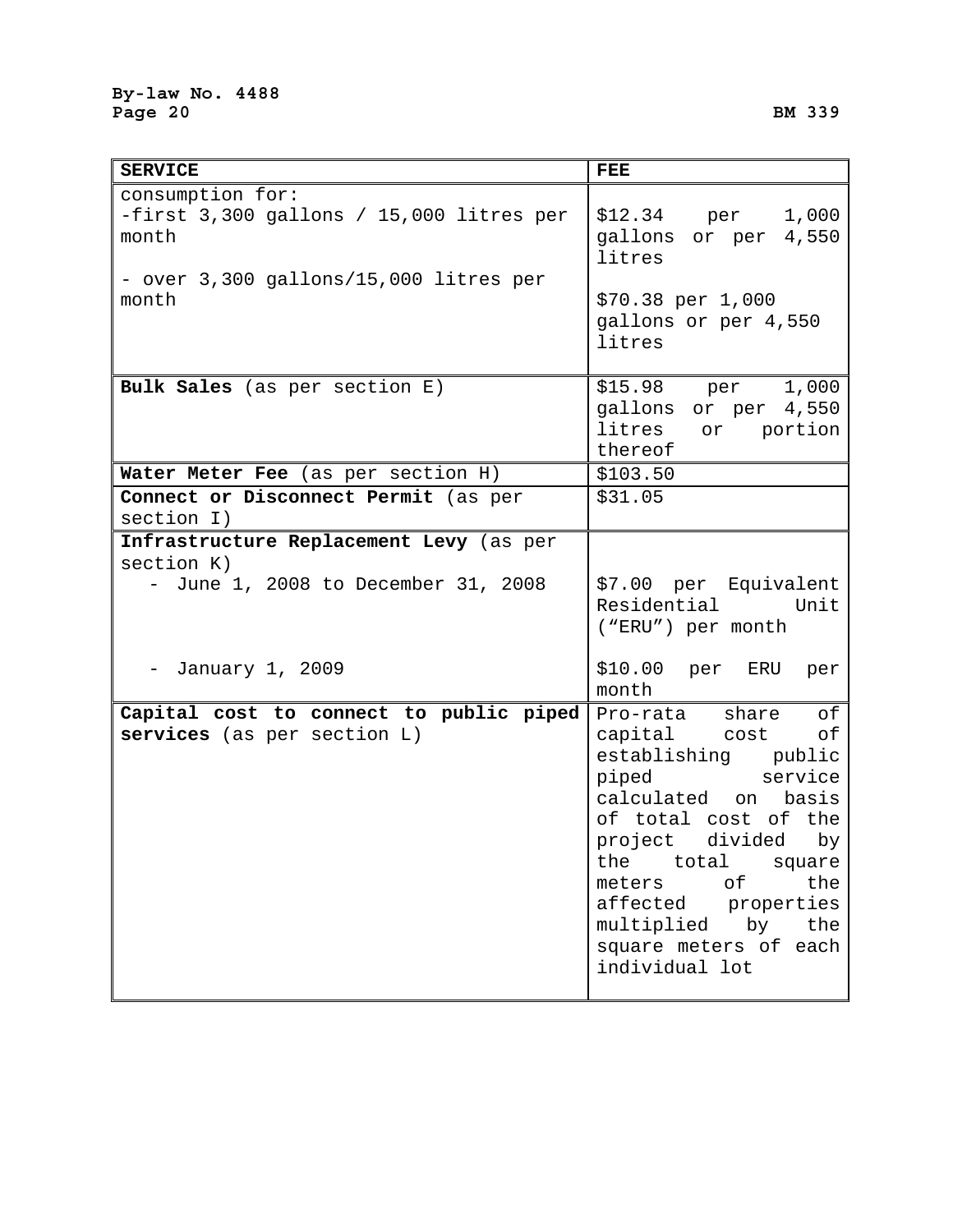# **PART 16** - Snowmobile License Fees (Snowmobile By-law No. 3722)

| <b>SERVICE</b>                       | FEE     |
|--------------------------------------|---------|
| Registration                         | \$25.00 |
| (includes licence plates and         |         |
| validation stickers)                 |         |
| Replacement plates or decals         | \$15.00 |
| Yellowknife Snowmobile Safety Course |         |
| Persons 12 - 16 years of age         | \$50.00 |
| Persons 17 years of age and older    | \$75.00 |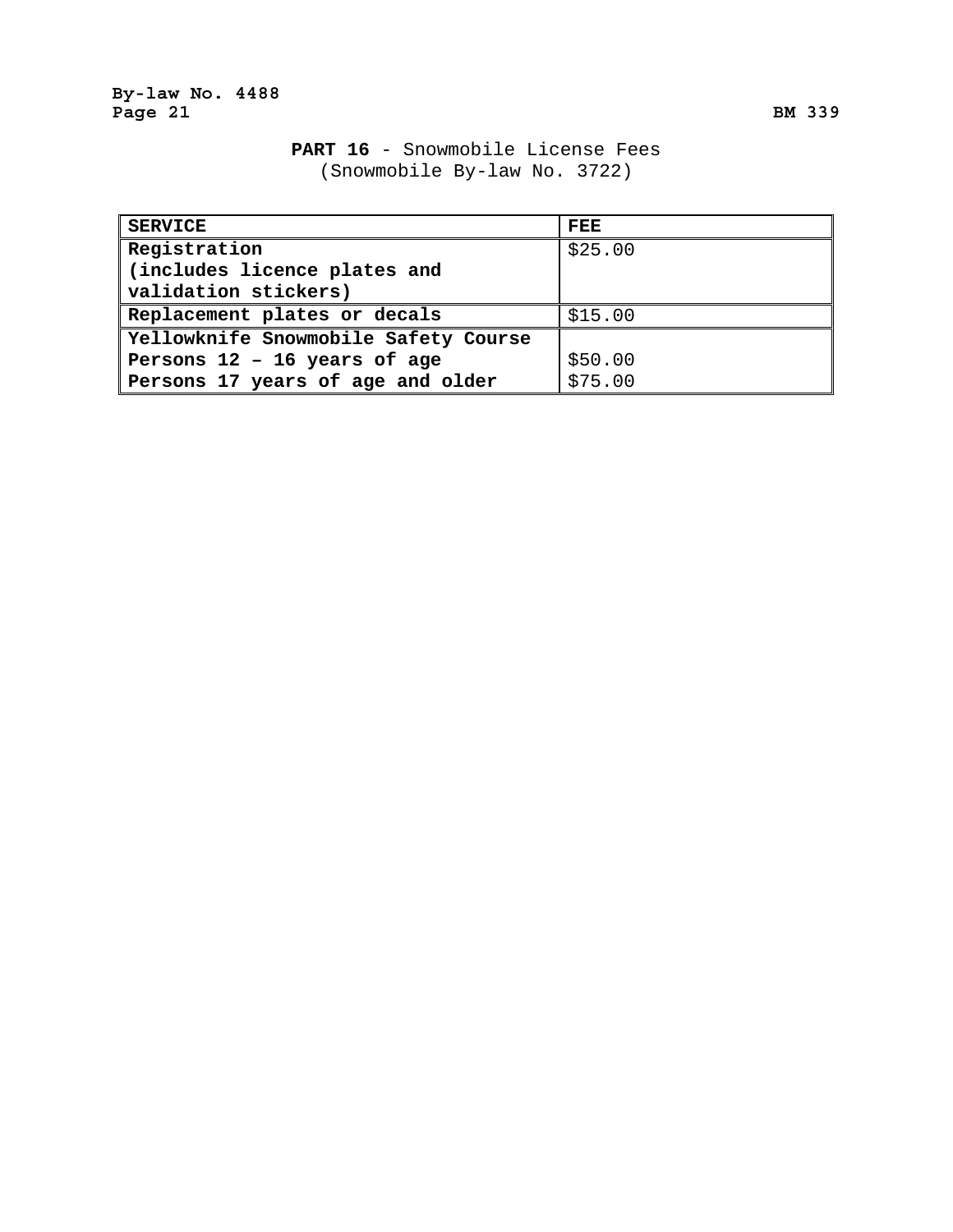## **By-law No. 4488**  Page 22 BM 339

**PART 17** – Tipping and Solid Waste Related Fees

(Solid Waste Management By-law No. 4376)

| PROGRAM OR SERVICE (Tipping Fees)         | <b>FEE</b>                      |
|-------------------------------------------|---------------------------------|
| COMMERCIAL RATES (for Commercial Vehicles |                                 |
| Disposing of Solid Waste)                 |                                 |
| Commercial Waste                          | \$65.00 per tonne               |
| Commercial Waste from outside of City     | \$65.00 per tonne               |
| boundaries (with prior approval of Senior | $( $20$ minimum) +              |
| Administrative Officer)                   | \$130/hr equipment              |
|                                           | charge with a                   |
|                                           | minimum 1 hr if                 |
|                                           | required                        |
| Mixed Loads                               | Charged at the                  |
|                                           | higher rate                     |
| Light Waste Loads                         | \$5.00 minimum                  |
|                                           | charge                          |
| Unsorted Recyclables                      | \$65.00 per tonne               |
| Sorted Recyclables                        | \$30.00 per tonne               |
| Salvageable Lumber                        | \$30.00 per tonne               |
| Special Waste*                            |                                 |
| Construction Waste                        | \$40.00 per tonne               |
| Contaminated Soils - Hydrocarbons         | \$60.00 per tonne               |
| Contaminated Water                        | \$450.00 per tonne              |
| Cooking Grease                            | \$20.00 per tonne               |
| Animal Carcasses:                         |                                 |
| $-s$ mall                                 | \$5.00 each                     |
| -large                                    | \$10.00 each                    |
| Asbestos                                  | \$50.00 per tonne               |
|                                           | ( \$20.00 minimum)              |
|                                           | $+ $130/hr$                     |
|                                           | equipment charge,               |
|                                           | one hour minimum                |
|                                           | charge                          |
| Other non-specified special waste         | \$38.00 per tonne               |
|                                           | (\$20.00 minimum)               |
|                                           | $+ $130/hr$                     |
|                                           | equipment charge                |
|                                           | - one hour<br>minimum charge if |
|                                           | equipment                       |
|                                           | required                        |
| Scrap Steel                               | \$35.00 per tonne               |
| Vehicles (that are being disposed of)     | \$100.00 per                    |
|                                           |                                 |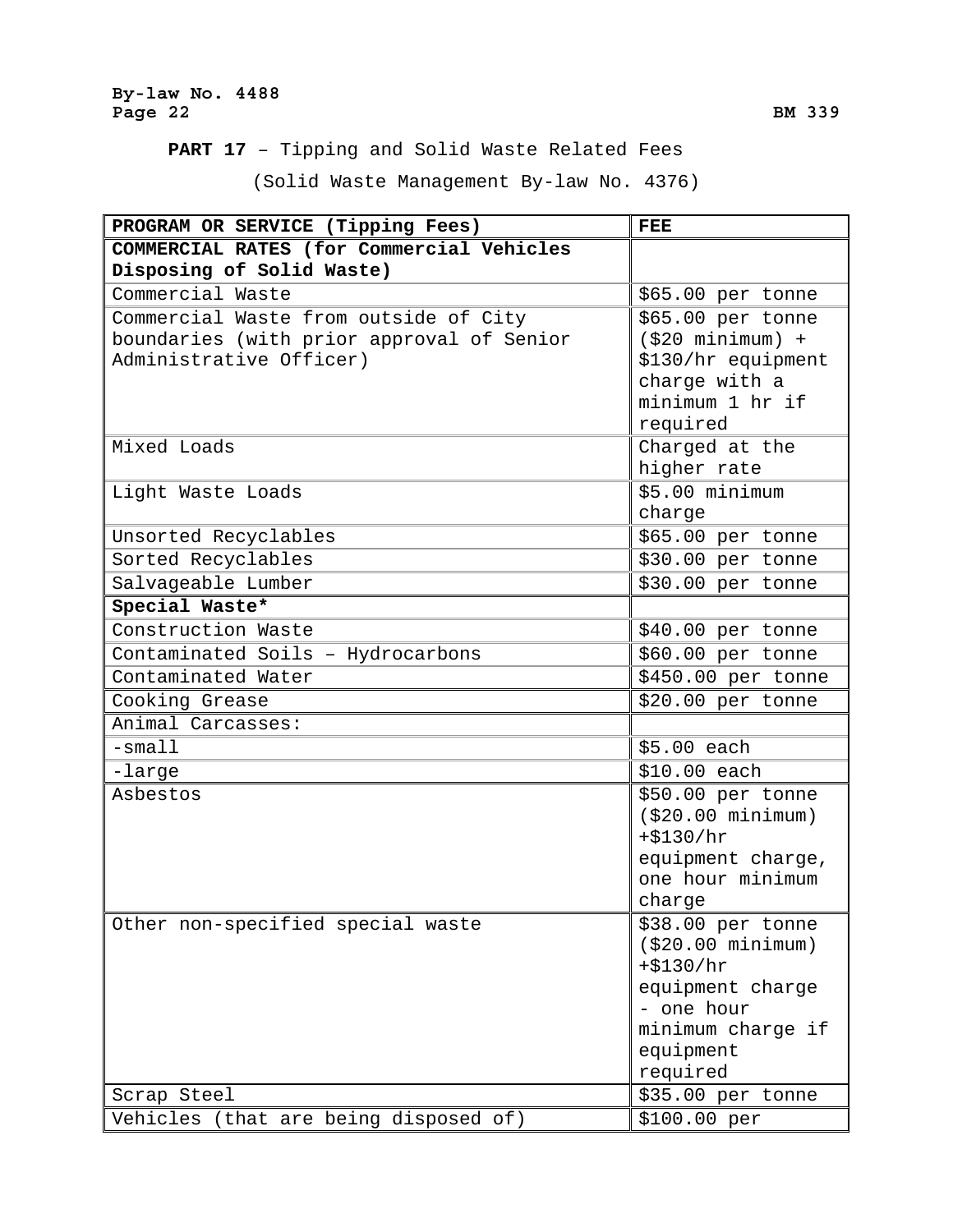|                                                                                            | vehicle                              |
|--------------------------------------------------------------------------------------------|--------------------------------------|
|                                                                                            |                                      |
| PROGRAM OR SERVICE (Tipping Fees)                                                          | <b>FEE</b>                           |
| Oversized Load                                                                             | \$10.00 per cubic                    |
|                                                                                            | metre                                |
| White Goods (appliances)                                                                   |                                      |
| Refrigerator                                                                               | \$35.00 each                         |
| Other                                                                                      | \$10.00 each                         |
| Oil Tanks (up to 250 gallon) - Larger                                                      | \$100.00                             |
| tanks will be accepted once the commercial                                                 |                                      |
| establishment has cleaned and cut up the tank                                              |                                      |
| as per the environmental guidelines                                                        |                                      |
| Good clean Scrap Wood (no fastenings/glues)                                                | charge under                         |
|                                                                                            | construction                         |
|                                                                                            | waste                                |
| Non-contaminated Soil                                                                      | no charge                            |
| Wet Filled Lead Acid Batteries                                                             | \$4.00 per battery                   |
| up to 3 batteries per month                                                                | up to 3 batteries                    |
|                                                                                            | per month                            |
| Tires (without rims)<br>-less than 20" in diameter                                         |                                      |
| -greater than 20" up to 48"                                                                | \$4.00 per tire<br>\$8.00 per tire   |
|                                                                                            |                                      |
| Tree Branches, stumps, Roots and Logs                                                      | \$65.00 per tonne<br>(minimum charge |
|                                                                                            | \$25.00)                             |
| *The fees and charges for special waste shall be charged on a Cost of Service              |                                      |
| basis rather than those set out in Part 17 in instances where the level of                 |                                      |
| contamination or the state of the waste is determined by the Senior                        |                                      |
| Administrative Officer to be exceptional.                                                  |                                      |
| SOLID WASTE CONTRACTOR RATES (apply to the<br>solid waste contractor when delivering waste |                                      |
| to a solid waste site that has originated                                                  |                                      |
| multi-family unit<br>and<br>from<br>commercial                                             |                                      |
| premises in the City)                                                                      |                                      |
| Multi-family Unit Premise or Commercial                                                    | \$65.00 per tonne                    |
| Premise Waste                                                                              |                                      |
| Sorted Recyclables                                                                         | \$30.00 per tonne                    |
| Salvageable Lumber                                                                         | \$30.00 per tonne                    |

| RESIDENTIAL VEHICLES DISPOSING OF RESIDENTIAL |                    |
|-----------------------------------------------|--------------------|
| WASTE (not collected for compensation)        |                    |
| Vehicle Charge for the disposal of            | \$5.00 per vehicle |
| residential waste and other special waste     |                    |
| such as yard waste, animal carcasses,         |                    |
| computers and monitors, construction waste,   |                    |
| good clean scrap wood, & tree branches/roots  |                    |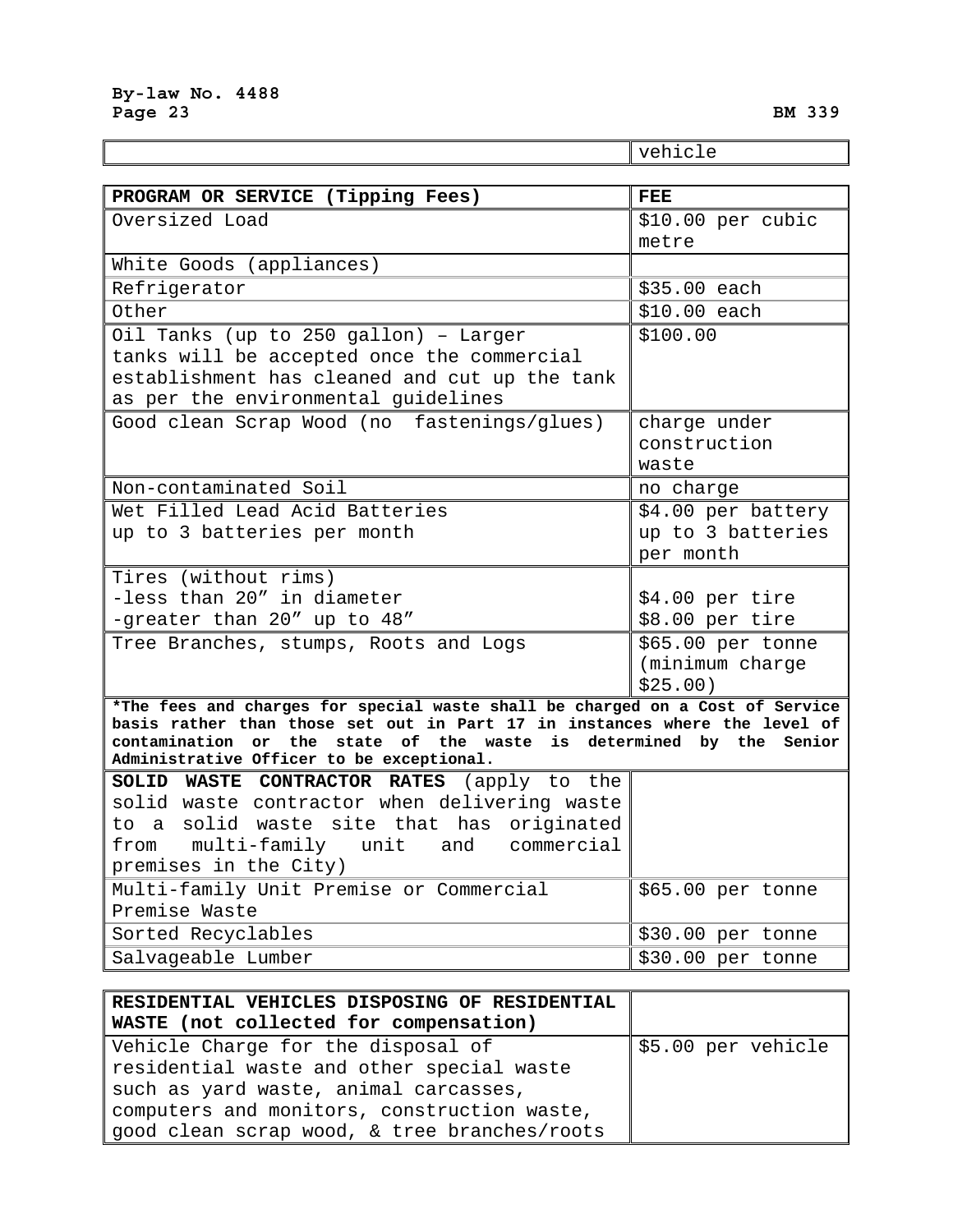**Special Waste** 

**PROGRAM OR SERVICE (Tipping Fees)** 

|   | FEE                                     |
|---|-----------------------------------------|
|   |                                         |
|   |                                         |
|   | $$4.00$ per tire                        |
|   | \$8.00 per tire                         |
| 3 | \$4.00 per battery<br>up to 3 batteries |
|   | per month                               |
|   | $\mathbf{a}$ and $\mathbf{a}$           |

| Tires (without rims)                          |                      |
|-----------------------------------------------|----------------------|
| -less than 20" in diameter                    | \$4.00 per tire      |
| -greater than 20" up to 48"                   | \$8.00 per tire      |
| Wet Filled Lead Acid Batteries up to 3        | \$4.00 per battery   |
| batteries per month                           | up to 3 batteries    |
|                                               | per month            |
| Oil Tanks (up to 250 gallon) - Larger tanks   | \$100.00             |
| will be accepted once the commercial          |                      |
| establishment has cleaned and cut up the tank |                      |
| as per the environmental guidelines           |                      |
| White Goods (appliances)                      |                      |
| -refrigerator                                 | \$35.00 each         |
| -other                                        | \$10.00 each         |
| Vehicles (that are being disposed of)         | \$100.00 each        |
| Non-contaminated grass clippings              | No Charge            |
| Contaminated Water                            | \$450.00 per tonne   |
| Supplementary Tipping Rates                   | Per Load             |
| (applicable during any period that the weigh  |                      |
| scale is inoperable)                          |                      |
| 15 yard construction bin                      | \$50.00              |
| 30 yard construction bin                      | \$100.00             |
| Single Axle Towing Trailer                    | \$20.00              |
| Tandem Axle Towing Trailer                    | \$30.00              |
| Cube Van                                      | \$30.00              |
| 1 Ton Truck                                   | \$40.00              |
| 2 Ton Truck                                   | \$80.00              |
| 3 Ton Truck                                   | \$120.00             |
| 5 Ton Truck                                   | \$200.00             |
| Tandem Dump Truck                             | \$150.00             |
| End Dump Truck                                | \$175.00             |
| Tag Fee, Garbage Receptacle Limit & Solid     |                      |
| Waste Levy                                    |                      |
| Tag                                           | $$1.00$ each         |
| Garbage Receptacle Limit                      | three $(3)$ - 77     |
|                                               | litre garbage        |
|                                               | receptacles or       |
|                                               | three $(3)$ - 77     |
|                                               | litre garbage        |
|                                               | bags per week        |
| Single Family Unit Solid Waste Levy           | \$11.00~per<br>month |
|                                               | per premise          |